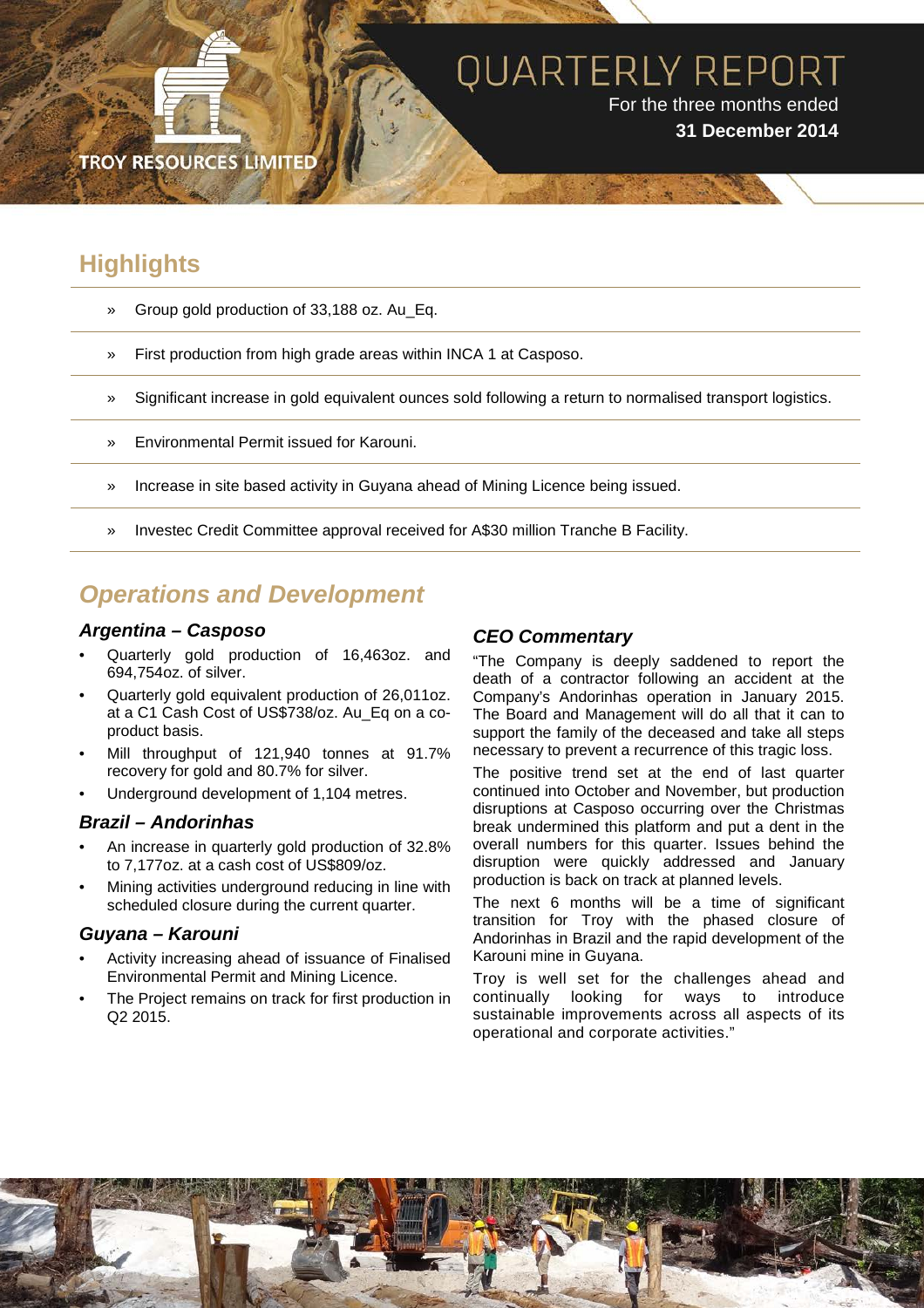

For the three months ended **31 December 2014**

### **Group Results**

|                                                         | <b>December</b><br>2014<br>Quarter | <b>September</b><br>2014<br>Quarter | <b>YTD</b><br><b>FY 2015</b> |
|---------------------------------------------------------|------------------------------------|-------------------------------------|------------------------------|
| <b>Gold Produced (oz.)</b>                              | 23.640                             | 20,624                              | 44.264                       |
| <b>Silver Produced (oz.)</b>                            | 694,754                            | 734.893                             | 1,429,647                    |
| <b>Gold Equivalent Produced (oz.)</b>                   | 33.188                             | 31,962                              | 65.014                       |
| Co Product Costing <sup>(1)</sup> - Cash Cost (per oz.) | A\$880<br><b>US\$753</b>           | A\$706<br><b>US\$654</b>            | A\$793<br>US\$706            |

*(1) Co-Product costing converts silver to an equivalent value of gold ounces. For actual production we use sales prices realised.*

## **Operations**

### *CASPOSO, ARGENTINA (Troy 100% through Troy Resources Argentina Ltd)*

| <b>Production Summary</b>                                       | <b>December</b><br>2014<br>Quarter | <b>September</b><br>2014<br>Quarter | <b>YTD</b><br>FY 2015 |
|-----------------------------------------------------------------|------------------------------------|-------------------------------------|-----------------------|
| Processed (t)                                                   | 121,940                            | 141,062                             | 263,002               |
| Head Grade Gold (g/t)                                           | 4.58                               | 3.67                                | 4.09                  |
| Head Grade Silver (g/t)                                         | 219.53                             | 201.14                              | 209.68                |
| <b>Recovery Gold (%)</b>                                        | 91.72                              | 91.50                               | 91.60                 |
| <b>Recovery Silver (%)</b>                                      | 80.72                              | 80.56                               | 80.64                 |
| <b>Gold Produced (oz.)</b>                                      | 16,463                             | 15,219                              | 31,682                |
| <b>Silver Produced (oz.)</b>                                    | 694,754                            | 734,893                             | 1,429,647             |
| Gold Equivalent Produced (1)(3) (oz.)                           | 26,011                             | 26,421                              | 52,432                |
| Gold Sold (oz.)                                                 | 20,421                             | 11,455                              | 31,876                |
| Silver Sold (oz.)                                               | 942,887                            | 574,797                             | 1,517,684             |
| <b>Gold Equivalent Sold (oz.)</b>                               | 33,392                             | 20,323                              | 53,715                |
| Gold Price Realised (per oz.)                                   | US\$1,202                          | US\$1,271                           | US\$1,227             |
| <b>Silver Price Realised (per oz.)</b>                          | US\$16.54                          | US\$19.78                           | US\$17.76             |
| Cost                                                            | <b>US\$/oz.</b>                    | <b>US\$/oz.</b>                     | <b>US\$/oz.</b>       |
| C1 Cash Cost (Co-Product basis) (2)(3)                          | 738                                | 597                                 | 668                   |
| Refining and transport costs                                    | 40                                 | 33                                  | 37                    |
| Reclamation and remediation - amortisation                      | 12                                 | 10                                  | 11                    |
| Corporate general & administration costs                        | 39                                 | 57                                  | 49                    |
| Royalties, export tax and local taxes                           | 136                                | 130                                 | 133                   |
| Insurance                                                       | 10                                 | 10                                  | 10                    |
| Exploration                                                     | 13                                 | 11                                  | 12                    |
| Mine development                                                | 230                                | 216                                 | 223                   |
| Capital equipment                                               | 59                                 | 84                                  | 72                    |
| All-In Sustaining Cost (AISC) (Co-Product basis) <sup>(2)</sup> | <b>US\$1,277</b>                   | <b>US\$1.148</b>                    | <b>US\$1.215</b>      |

<sup>(1)</sup> Based on the ratio of monthly sales prices realized for the quarter.<br><sup>(2)</sup> Cash costs and All-In Sustaining Costs are calculated using Au\_Eq ounces produced as the denominator.<br><sup>(3)</sup> September's quarter production n

*of monthly sales ratio's realised during that quarter which also had a slight impact on the cost per ounce recorded.*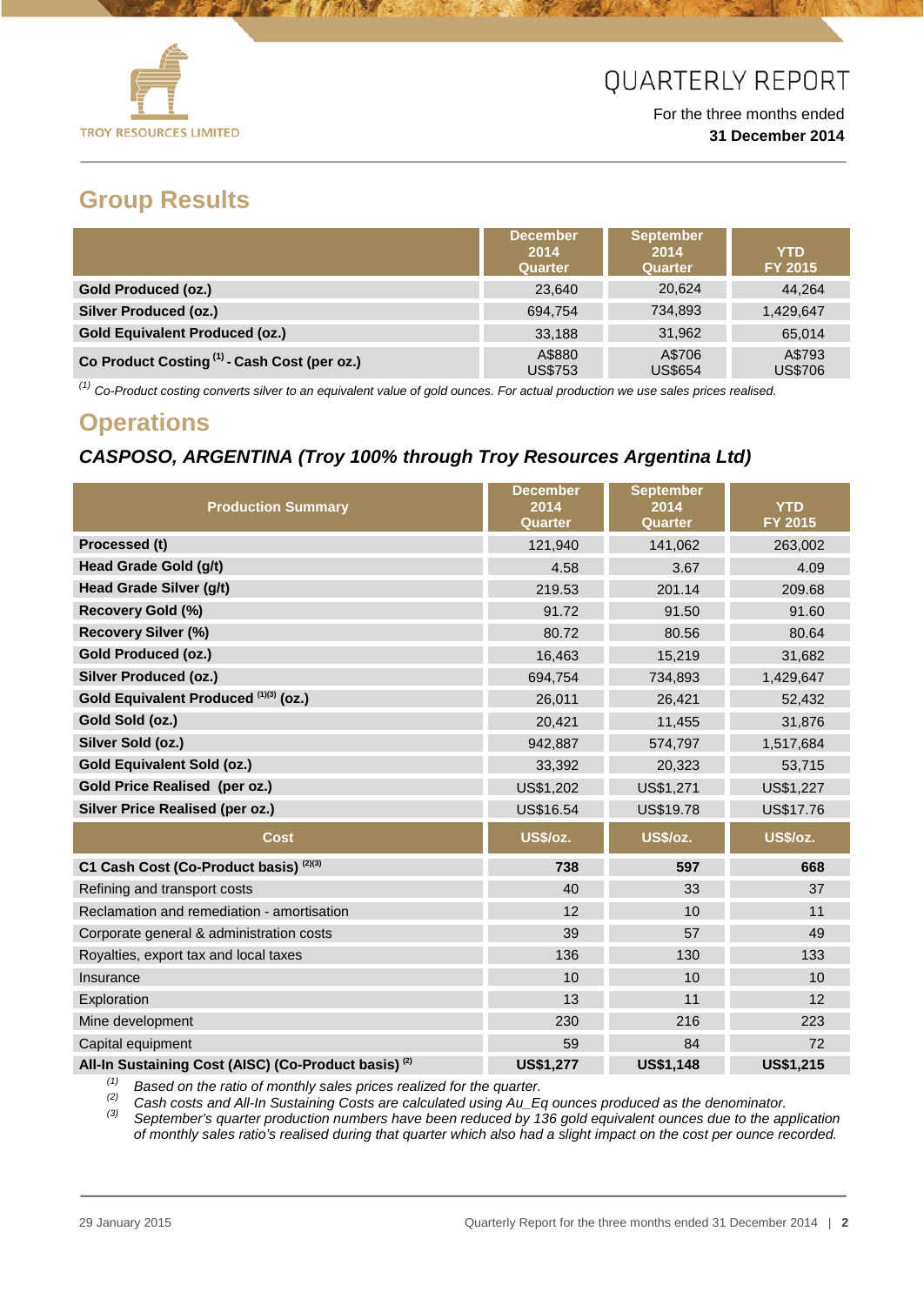

#### For the three months ended **31 December 2014**

### *Occupational Health, Safety and Environment*

| <b>Safety Statistics</b>               | <b>December</b><br>Quarter |
|----------------------------------------|----------------------------|
| Man Hours                              | 353,754                    |
| <b>Minor Accidents</b>                 |                            |
| Accidents requiring medical assistance | 6                          |
| Lost time injuries                     |                            |
| <b>Injury Frequency</b>                | 36.75                      |
| Severity rate                          | 0.68                       |

Casposo's accident rate halved in comparison with the previous quarter. The mine's injury frequency rate reduced by 27%, while the severity rate has fallen by 28% from September.

No environmental incidents were recorded for the quarter.

#### *Underground Mining and Development*

|                     | <b>December</b><br>2014<br>Quarter | <b>September</b><br>2014<br><b>Quarter</b> | <b>YTD</b><br>FY 2015 |
|---------------------|------------------------------------|--------------------------------------------|-----------------------|
| Total Ore Mined (t) | 29,285                             | 50.640                                     | 79,925                |
| Gold Grade (g/t)    | 10.42                              | 4.60                                       | 6.73                  |
| Silver Grade (g/t)  | 701.65                             | 415.94                                     | 520.63                |
| Development Meters  | 1,104                              | 1,375                                      | 2,479                 |

Gold and silver grades increased quarter on quarter by 126.5% and 68.7% respectively as a result of the operation accessing higher grade areas in INCA 1. Total ore mined included a high grade component of 11,590 tonnes at 24.6g/t gold and 1,473g/t silver. Due to the high grade of ore being mined, additional care was taken to ensure that the focus was on ounces mined and not tonnes, thereby minimizing dilution. Consequently, tonnes mined reduced significantly during the quarter without any adverse impact on gold equivalent ounces produced.

The results for the quarter, in terms of both costs and production, would have been significantly better if not for an unplanned interruption to mining activities in the last 2 weeks of December. The depleted crew on site during the Christmas period was unable to deal with a mis-fired stope in a very high grade area in INCA 1 within the usual timeframe. Given that the stope was producing at a grade of 25.4g/t gold and 1,656g/t silver, the loss in production caused by this delay, had a material impact on the overall quarterly numbers. The stope was re-drilled and normal stoping operations recommenced in late December.

Cemented Rock Fill continues to be used on an as required basis as part of the mining sequence to optimize dilution control. The mine is progressively increasing the use of "normal" rock fill where considered appropriate.

Mine development productivity remains high, with 1,104m recorded for the quarter. The mine now has more development faces available with ramps

continuing to be developed from INCA 1 down to levels 14 and 16, and INCA 2A development also underway.

#### *Processing*

The plant processed 121,940 tonnes for the quarter, being 13.6% lower than the previous quarter. Throughput was impacted by a scheduled mill shutdown to change the liners and a shutdown to check and realign the SAG mill pinion and girth gear. Recoveries remained consistent at 91.7% for gold and 80.7% silver.

The mis-fired stope referred to in the Mining Section, resulted in lower grade feed than scheduled being available to the mill during the latter part of December. To put this in context, Casposo produced 20,987oz. Au\_Eq in October and November. However, only 5,024oz. Au\_Eq were produced in December as a result of this production disruption.

A 13% deterioration in the gold to silver ratio quarter on quarter also negatively impacted on reported gold equivalent production.

Following return of the full workforce after the Christmas break, production from underground is back to planned output and grade levels, with January production on track to return to approximately  $~10,000$ oz. Au Eq.

#### *Costs*

Casposo produced 16,463oz. gold and 694,754oz. silver or 26,011oz. Au\_Eq at a cash cost of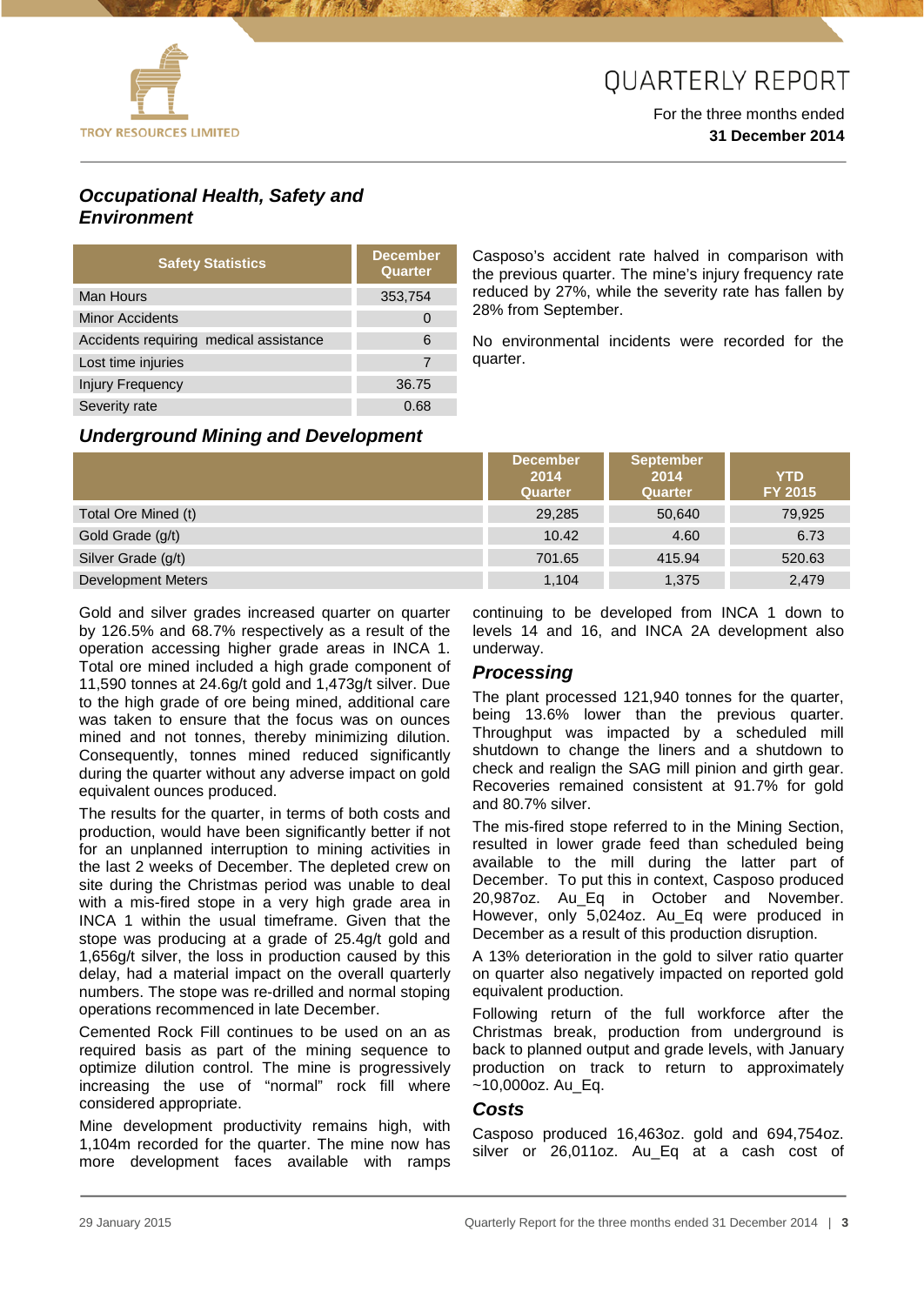

For the three months ended **31 December 2014**

US\$738/oz on a co-product basis (where silver is converted to gold equivalent) and an AISC of US\$1,277/oz. As mentioned previously, overall costs were negatively impacted by the lower production result for December as well as the deterioration in the gold to silver ratio. The AISC for October and November averaged US\$1,051/oz.

### *Outlook*

Development continues on Level 15 and 16, the lowest levels in INCA 1. Sill Drive development will

also start in INCA 2A over the next quarter. Highgrade ore production is set to increase over the next quarter with stoping focused in INCA 1 on Levels 8, 10, 11 and 13. Additionally, where stope production allows, the intention is to develop the mine down to the lowest level and stope from the bottom up. This will enable the operation to use normal waste rock as fill support (where conditions permit), rather than higher cost cemented rock fill.

### *ANDORINHAS, BRAZIL (Troy 100% through Reinarda Mineração Ltda)*

| <b>Production Summary</b>                | <b>December</b><br>2014<br>Quarter | <b>September</b><br>2014<br>Quarter | <b>YTD</b><br>FY 2015 |
|------------------------------------------|------------------------------------|-------------------------------------|-----------------------|
| Processed (t)                            | 47,253                             | 52,872                              | 100,125               |
| Head Grade Gold (g/t)                    | 4.98                               | 3.46                                | 4.19                  |
| <b>Recovery Gold (%)</b>                 | 94.90                              | 92.00                               | 93.37                 |
| <b>Gold Produced (oz.)</b>               | 7,177                              | 5,405                               | 12,582                |
| Gold Sold (oz.)                          | 7,599                              | 4,400                               | 11,999                |
| <b>Gold Price Realised (per oz.)</b>     | US\$1,199                          | US\$1,260                           | US\$1,221             |
| <b>Cost</b>                              | <b>US\$/oz.</b>                    | US\$/oz.                            | US\$/oz.              |
| <b>C1 Cash Cost</b>                      | 809                                | 932                                 | 866                   |
| Refining and transport costs             | 34                                 | 35                                  | 36                    |
| Reclamation and remediation              | 44                                 |                                     | 24                    |
| Corporate general & administration costs | 39                                 | 58                                  | 44                    |
| Royalties and local taxes                | 13                                 | 10                                  | 12                    |
| Insurance                                | 13                                 | 16                                  | 14                    |
| Mine development                         | 103                                | 106                                 | 105                   |
| Capital equipment                        | 1                                  | 4                                   | $\mathcal{P}$         |
| AISC $(1)$                               | <b>US\$1,056</b>                   | <b>US\$1,161</b>                    | <b>US\$1,103</b>      |

#### *Occupational Health, Safety and Environment*

Andorinhas recorded 5 LTI's and 8 first aid injuries during the quarter. There were no environmental incidents in the quarter.

Sadly, subsequent to quarter end, a fatality occurred in the Coruja Open Pit when an employee of the mining contractor, died from injuries received while operating an excavator. A full investigation has been carried out by the relevant authorities and the site has been given the all clear to recommence mining. The Company has provided counselling support to staff at the mine and will provide assistance to the contractor's family.

#### *Production Results and Summary*

The Coruja open pit produced 25,568 tonnes at 4.41g/t gold.

The underground operation is due to close in February and as such the stoping is nearing completion. The underground mine produced 15,544 tonnes of ore at 5.24 g/t gold for the quarter.

Gold production was 7,177oz. at a cash cost of US\$809/oz., a decrease on last quarter due to the increase in gold production.

#### *Outlook*

As planned, the underground mine will start preparing for its closure during the current quarter. Underground mine services will be stripped and the mine access will be blocked off with waste rock and topsoil. Rehabilitation and re-vegetation of the mining operation is essentially complete.

The Coruja open pit and the Andorinhas operation are scheduled to close in the middle of the year.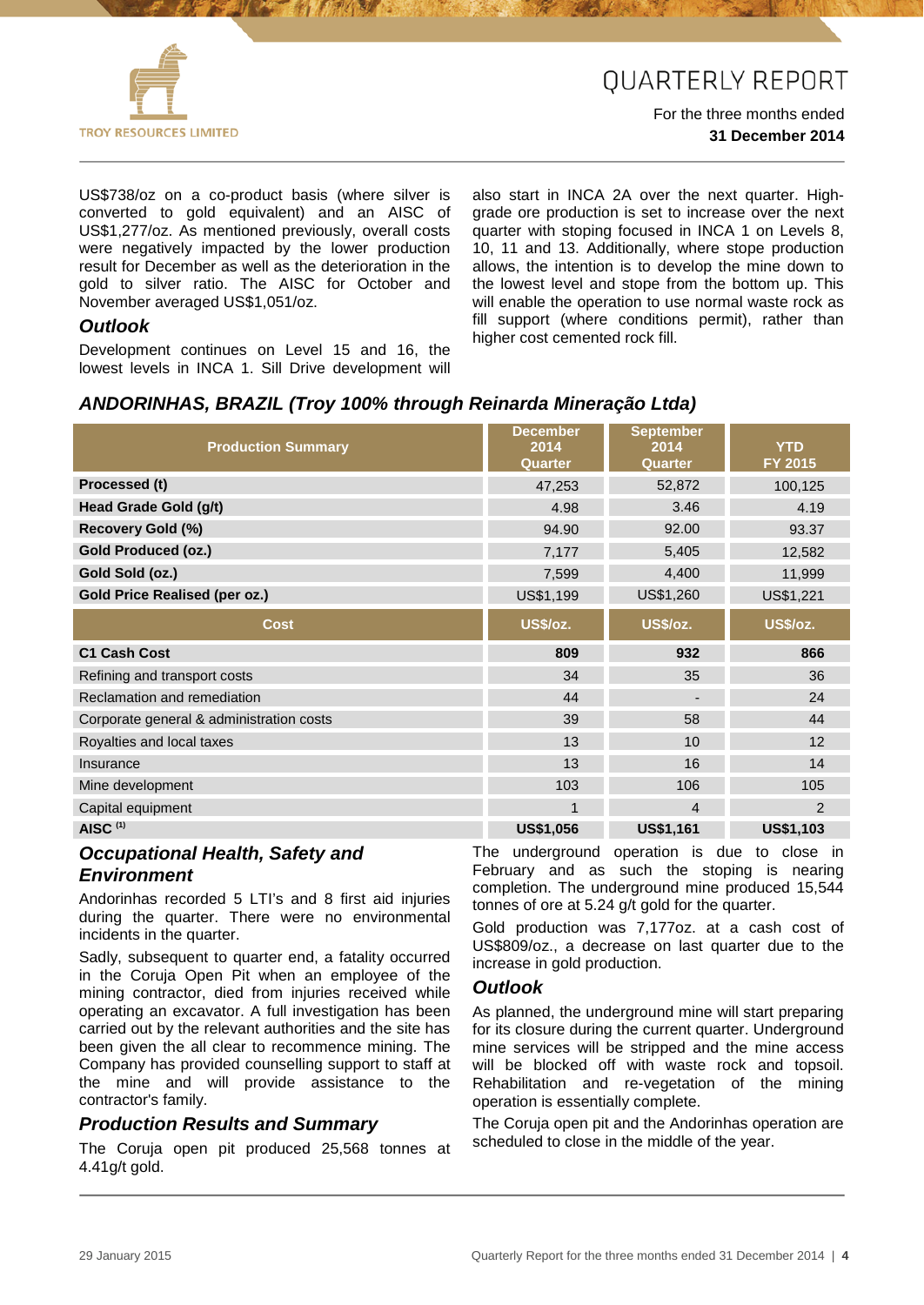



#### For the three months ended **31 December 2014**

### **Development**

#### *GUYANA, KAROUNI PROJECT (Troy 100%)*

Significant progress continued at Karouni during the quarter where we saw a major increase in certain onthe-ground activities following receipt of the Construction Permit.

Following a detailed review and assessment of the Company's Environmental and Social Impact Assessment by the Environmental Protection Agency, the Finalised Environmental Permit (Permit) for the construction and operation of Karouni was issued in early January. The Permit is valid for 5 years and forms an essential requirement for approval and operation of the Mining Licence.

Progress in on-the-ground activities during the quarter included:

Camp construction to accommodate up to 450 people is nearing completion, as well as messing facilities and the Medical Centre.

- Preparation for construction of the tailings dam wall.
- Remainder of the mining fleet has arrived.
- An increase in construction engineering and supervision staff with total site personnel now at ~350 people.
- Concrete foundations poured for leaching and detox tank pads.
- Majority of structural steel for construction of the process plant now on site.
- Installation contracts for provision of power lines finalized.
- Clearing of the Smarts and Hicks open pits in preparation for mining.

The Company continues to enjoy good relationships with local authorities and the Guyanese Government.



**Site Based Activity**





 **Camp Site Tailings dam preparation**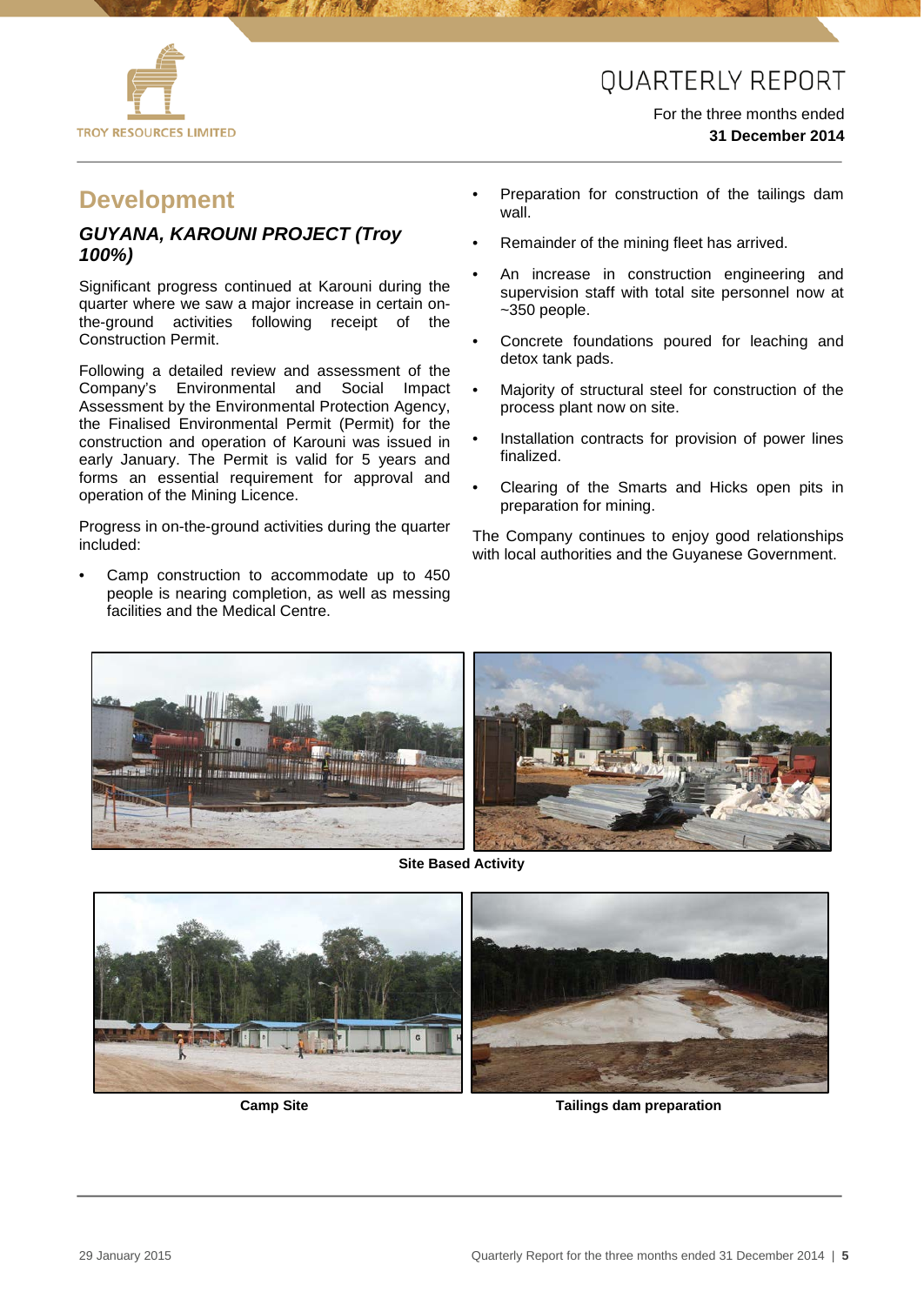

For the three months ended **31 December 2014**

## **Exploration**

#### *GUYANA, KAROUNI PROJECT (Troy 100%)*

During the quarter, Brownfields drilling continued at Benson and Kanhai Targets within the Smarts - Hicks Structural Corridor while Resource Infill drilling continued to focus on the Smarts and Larken Targets. A total of 12 Diamond Core (DC) holes (3,243m) were completed. This included 5 DC holes for 1,197m on Brownfields targets and 7 holes for 2,046m on Resource Infill drilling.

The first phase of a detailed ground Magnetics survey over the Smarts - Hicks Corridor was also completed.

#### **Smarts Diamond Core (DC) Infill Drilling**

Three DC holes (1,168m) were drilled targeting the Central Smarts Deposit at depth currently classified as part of the Inferred Resource. This drilling is a continuation of the program reported in the September quarter and was planned to increase the drill-hole density to better define continuity of the mineralisation within this interpreted shoot structure (see Figure 1 & Table 1 and Karouni Technical Description Sections 1 & 2).

Further drilling of this target has been deferred in favor of Brownfields drilling targeting new shallow "open cut" targets along strike of the known Resources.



**Figure 1: Karouni December Quarter Drill Collar Plan**

#### **Larken Zone Resource Drilling**

In December, a limited 4 hole (878m) DC drill program was completed to further test continuity of the mineralisation and down plunge extent of the Larken Zone. An Inferred Resource for Larken was included for the first time in the 2014 Karouni Resource estimate (at 1g/t gold cut-off; 252,000t grading 3.7g/t gold for 30,100oz. gold).

The Larken Zone was initially drilled in 1995 by previous owners, Cathedral Gold, with two diamond holes investigating surface exposures. There has been limited drilling since.

Larken is located on a parallel zone to Smarts and Hicks and drilling to date indicates similar geological characteristics. Mineralisation appears to be controlled by a sub-vertical shear.

All four holes of the recent program intersected the shear zone at the targeted depths. The limited program confirmed continuity of mineralisation thereby warranting further drilling. Best grades are associated with narrow intervals as follows:

- **2m at 6.39g/t gold; and**
- **2m at 3.27 g/t gold.**

(See Figures 1 to 3, Table 1 and Karouni Technical Description Sections 1 & 2).



**Figure 2: Larken Zone Drill Collar Plan with Assays Results**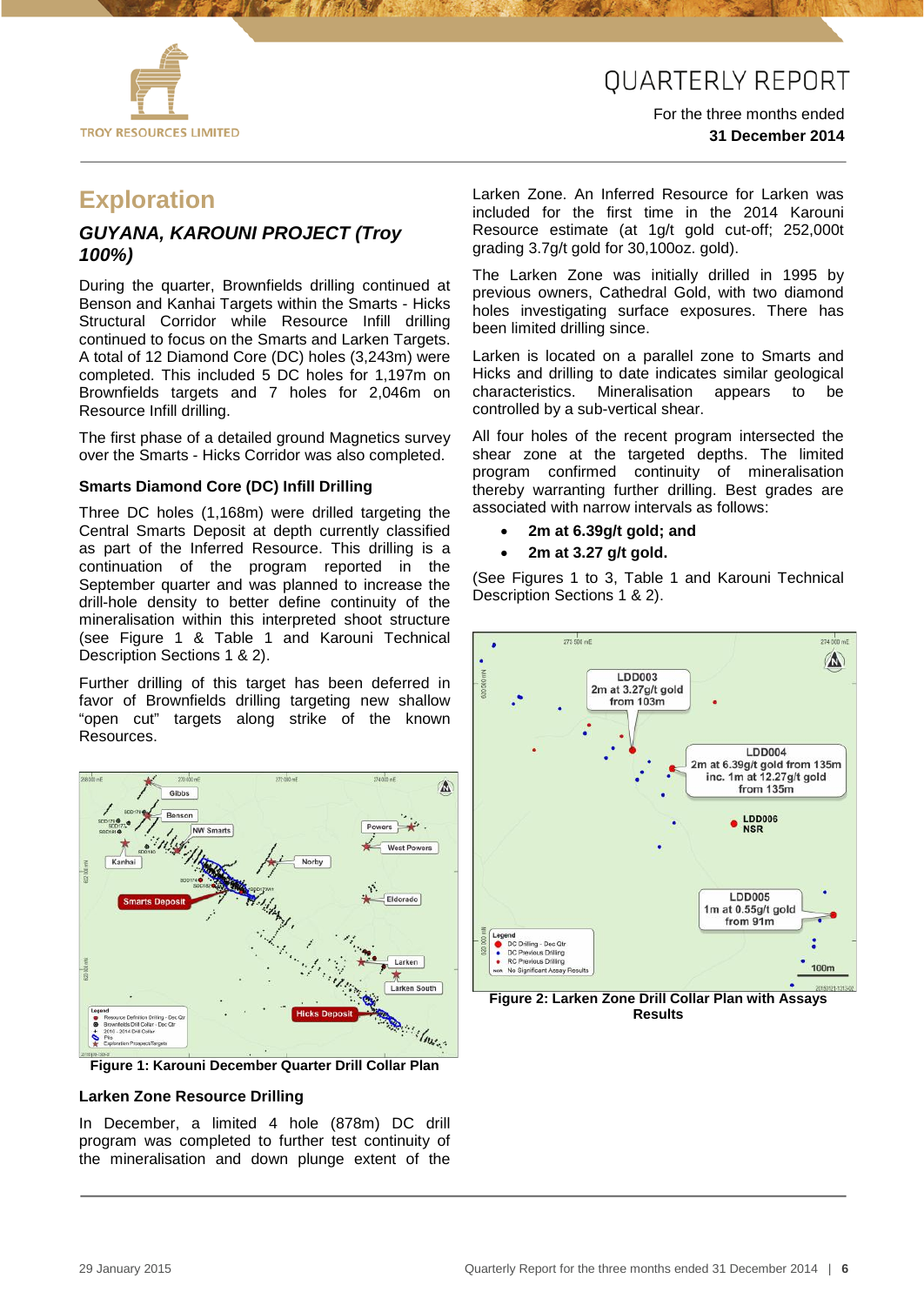

For the three months ended **31 December 2014**



**Figure 3: Larken Zone Longitudinal Section**

#### **Karouni Brownfields Exploration**

Current target assessments are focused within the Smarts – Hicks Corridor to the northwest of the Smarts Deposit in the Whitehall – El Paso Target areas (see Figures 1 and 4). This area is cut by the main Smarts – Hicks structure and is underlain with the same host rocks as the Smarts Deposit.

The limited Brownfields drilling completed to date has targeted the Benson and Kanhai Targets using the new geological model.

At Kanhai, we were able to target the main shear and hit it at the expected depths. Most holes encountered narrow zones of the favourable Sandstone units with carbonate and pyrite alteration, however yielded no significant gold values.

Ground Magnetics together with a limited number of Induced Polarization (IP) sections were surveyed along the Smarts – Hicks Trend (see Figure 4) continued during the quarter. A total of 158 grid lines for 371.9km of Ground Magnetics survey and 9 lines for 10.4km of IP survey were completed. The IP trial produced mixed results, but the Magnetics data has proven extremely effective in delineating structures and will be a fundamental targeting tool used to identify demagnetised zones along the magnetic shear structures to aid in targeting future brownfields drilling (see Figure 4).



**Figure 4: New Detailed Ground Magnetics Plot on Aeromagnetics with Targets**

#### *ARGENTINA, CASPOSO (Troy 100%)*

#### **Underground Extensional & Infill Resource Drilling**

During the quarter, a total of 21 holes for 2,613m were drilled into gaps and the periphery of the Underground Reserve targeting the INCA 1 and INCA 2 Veins. This drilling was completed to assist with mine planning and scheduling for Operations (see Table 2, Figures 5 and 6 and Casposo Technical Description Sections 1 & 2).

Encouraging INCA 2 Zone intercepts included:

- **5.80m at 8.08g/t gold and 1,216g/t silver or 24.70g/t Au\_Eq;**
- **5.30m at 5.93g/t gold and 1,113g/t silver or 21.15g/t Au\_Eq;**
- **1.00m at 6.19g/t gold and 692g/t silver or 15.65g/t Au\_Eq;**
- **1.70m at 3.14g/t gold and 582g/t silver or 11.10g/t Au\_Eq;**
- **2.70m at 3.72g/t gold and 493g/t silver or 10.47g/t Au\_Eq;**
- **6.75m at 0.96g/t gold and 229g/t silver or 4.09g/t Au\_Eq;**
- **5.30m at 2.19g/t gold and 394g/t silver or 7.58g/t Au\_Eq;**
- **1.20m at 1.70g/t gold and 390g/t silver or 7.03g/t Au\_Eq; and**
- **3.35m at 0.58g/t gold and 158g/t silver or 2.73g/t Au\_Eq.**



**Figure 5: INCA 2 Underground Drill Plan with Assay Results**

Encouraging INCA 1 Zone assays results included:

- **2.05m at 6.16g/t gold and 1,351g/t silver or 24.64g/t Au\_Eq**;
- **0.95m at 0.77g/t gold and 187g/t silver or 3.33g/t Au\_Eq**;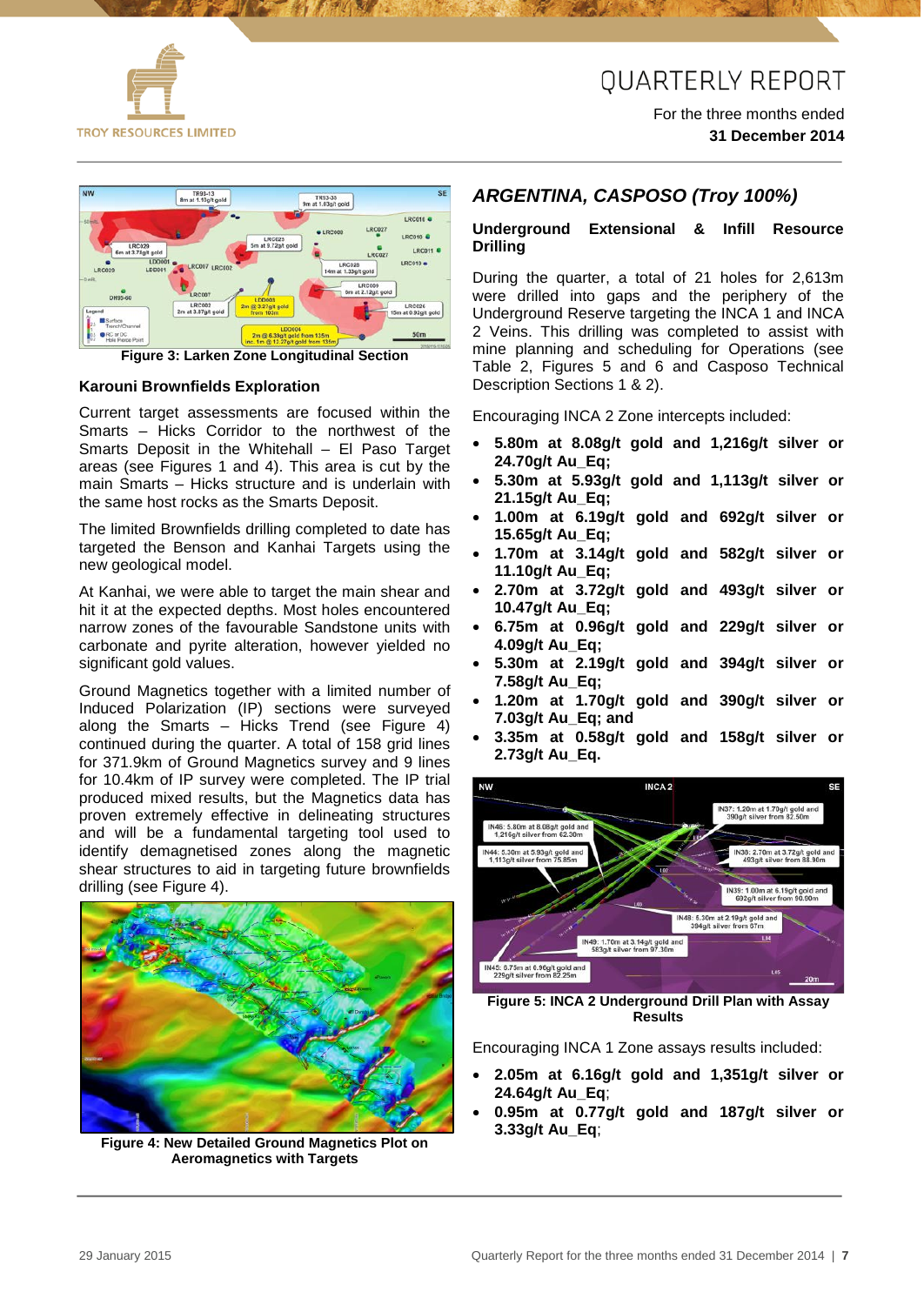

For the three months ended **31 December 2014**

• **1.90m at 0.41g/t gold and 195g/t silver or 3.07g/t Au\_Eq**; **0.95m at 0.42g/t gold and 122g/t silver or 2.08g/t Au\_Eq**; and

**アイトウイ** 

• **4.40m at 0.12g/t gold and 102g/t silver or 1.53g/t Au\_Eq**.



**Figure 6: INCA 1 Underground Drill Plan with Assay Results**

Drilling is continuing with the next series of holes planned to further test extensions of the northwest margin of the INCA 2 Reserve in the vicinity of Post-Mineral Dyke 2. Once the current phase of drilling is completed the results will be incorporated into the existing Resource model.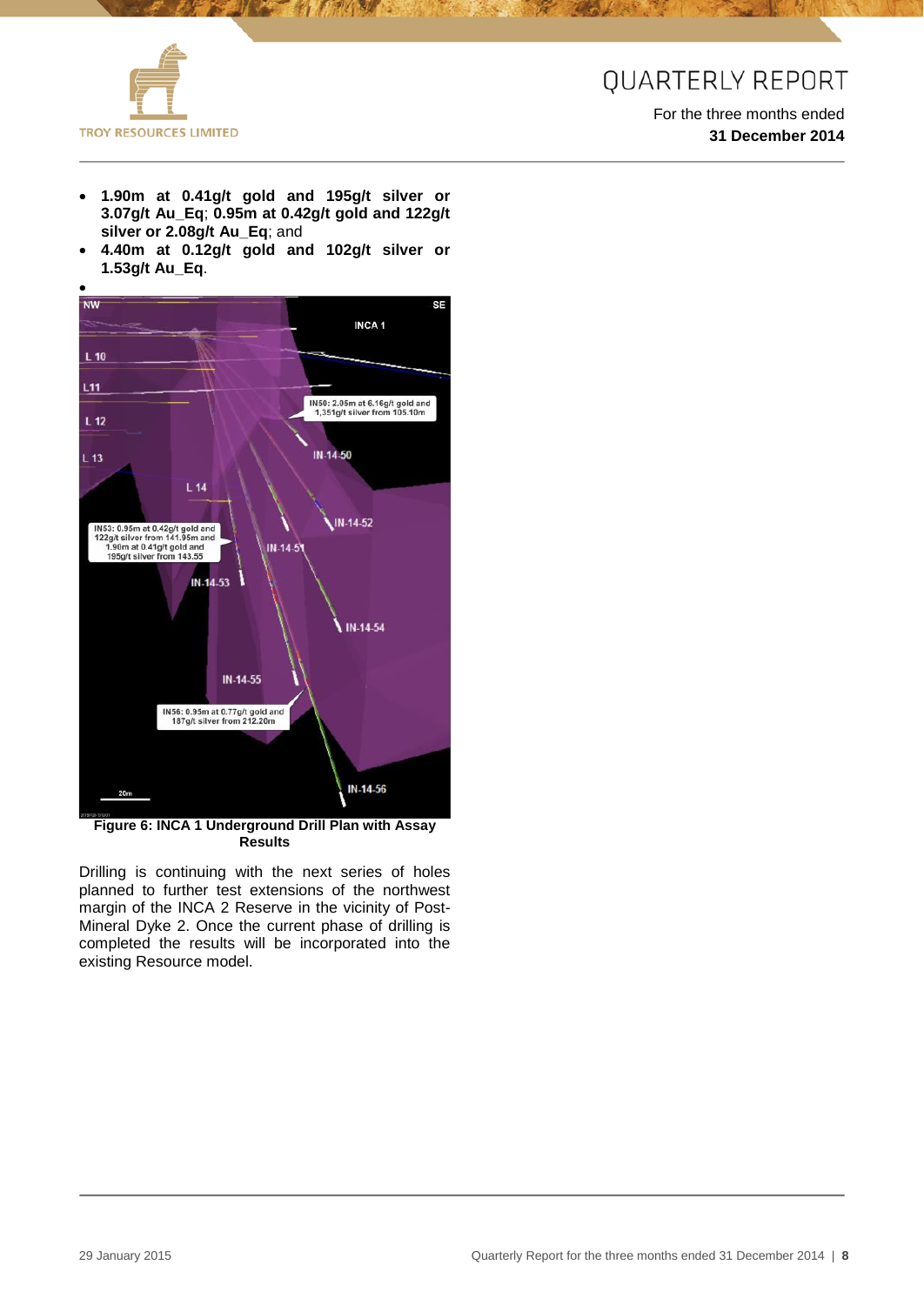

For the three months ended **31 December 2014**

### **Finance**

The Group's available cash as at 31 December 2014 was \$29.2 million. The funds from all Argentine sales are required to be transferred from Canada via Argentina before remitting any surpluses to Australia.

December quarter sales contained some shipments delayed from the previous quarter due to temporary logistics issues. Year to date sales are now in line with production.

#### *Banking Facility*

During the quarter, the Company drew on the remaining \$10 million of the \$70 million Tranche A Revolving Corporate Facility with Investec Bank Plc.

The Company has received Credit Committee approval from Investec Bank Plc for the \$30 million Tranche B Facility. The majority of the CPs to this Facility have now been satisfied and the Company expects to be in a position to drawdown in the coming weeks.

#### *Net Debt*

The Group's net debt position at 31 December 2014 was \$41.9 million, including \$1.1 million due to ICBC in Argentina.

#### *Hedging*

The following table outlines the Company's hedging positions in place as at the 31 December 2014:

| <b>Settlement</b><br><b>Period</b> | Gold<br>(oz.) | <b>Price</b><br>(US\$/oz.) | <b>Silver</b><br>(oz.) | <b>Price</b><br>(US\$/oz.) |
|------------------------------------|---------------|----------------------------|------------------------|----------------------------|
| March Qtr. 15                      | 16,000        | \$1,272.36                 | 720,000                | \$19.41                    |
| June Qtr. 15                       | 18,000        | \$1,232.77                 | 760,000                | \$17.78                    |
| Sept Qtr. 15                       | 15,000        | \$1,187.96                 | 225,000                | \$16.07                    |
| Dec Qtr. 15                        | 15,000        | \$1,182.50                 |                        |                            |

The Company also has in place currency hedging for a total of \$30 million at an average AUD/USD of 0.814 for delivery between February and April 2015.

To satisfy the conditions precedent for Tranche B, the Company has, subsequent to quarter end, put in place additional hedging such that it now has ~100,000oz. Au\_Eq of hedging in place.

The mark-to market valuation of the gold and silver hedges in place at 31 December 2014, based on a spot gold price of US\$1,188.11/oz., silver price of US\$15.80/oz. and the respective forward curves, totalled a hedge asset of \$7.5 million. The mark-to

market valuation of the currency hedges was an asset of less than \$10,000.

#### *Exploration Expenditure*

During the quarter, total exploration expenditure incurred was \$4.0 million. Of this, \$3.3 million related to Guyana and \$0.7 million was spent in Argentina.

#### *Capital Expenditure*

Capital and development expenditure during the quarter was \$27.6 million. Of this:

- \$0.9 million was incurred at Andorinhas for the Coruja open pit development and sustaining capex;
- \$8.1 million was incurred at Casposo for underground development and capital purchases; and
- \$18.6 million was spent on Karouni, primarily for equipment, plant components and site works.

*The cost information and expenditure detail provided within this report are based on unaudited numbers.*

*All references to \$ are Australian dollars unless otherwise stated.*

### **Corporate**

#### *Directors*

**David Dix**, Non-Executive Chairman **Martin Purvis**, CEO

**Ken Nilsson**, Executive Director

**Fred Grimwade**, Non-Executive Director

**Sean Harvey**, Non-Executive Director

**John Jones**, Non-Executive Director

**Richard Monti**, Non-Executive Director

**Robin Parish**, Non-Executive Director

#### **Issued Capital (as at 30 January 2015)**

| <b>Ordinary Shares</b>                    | 195,265,161 |
|-------------------------------------------|-------------|
| <b>Unlisted Employee Options</b>          | 590,000     |
| <b>Employee Performance Rights</b>        | 12,000      |
| <b>Employee Share Appreciation Rights</b> | 1,760,000   |
| <b>Investec Bank Plc Options</b>          | 10,000,000  |

For further information please contact:

**Stacey Apostolou**, Company Secretary Troy Resources Limited

T: +61 8 9481 1277 |E: [troy@troyres.com.au](mailto:troy@troyres.com.au) **Martin Purvis**, CEO Troy Resources Limited

T: +61 8 9481 1277 |E: [troy@troyres.com.au](mailto:troy@troyres.com.au)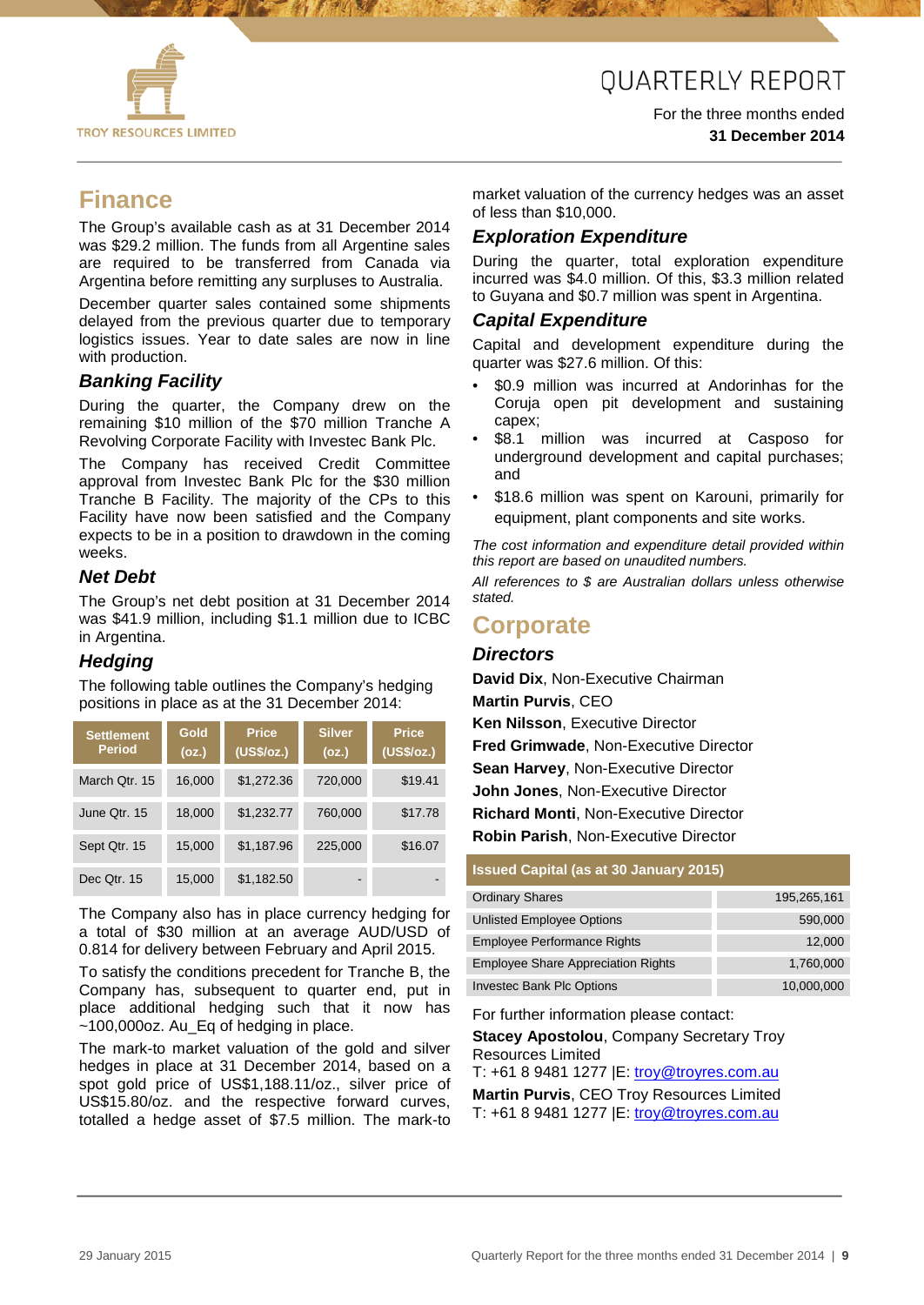

For the three months ended **31 December 2014**

### **The "Troy" Story**

Troy (ASX, TSX: TRY) is a successful gold and silver producer with a track record of low cost mine development and production. The Company is unique amongst its peers having paid 13 fully franked cash dividends over the 13 years to 2012. The Company expects to recommence paying dividends once the Karouni Project is in production.

Troy has been operating in South America since 2002 and, following the development of the Casposo project in Argentina, has entered a renewed growth phase which has lifted the Company's annual gold production above 100,000oz of gold per annum. In July 2013 the Company acquired Azimuth Resources Limited which had discovered and delineated the Karouni Project, a highgrade gold Deposit in Guyana. The Company is fast tracking development of Karouni and expects first production before the end of FY2015.

Troy is a responsible corporate citizen, committed to the best practice of health and safety, environmental stewardship and social responsibility.



#### **Competent Person's Statement**

#### **Karouni**

The information in this report that relates to Exploration Results, Mineral Resources or Ore Reserves for the Karouni project is based on, and fairly represents, information and supporting documentation prepared by Mr Peter J Doyle, Vice President Exploration and Business Development of Troy, a Competent Person who is a Fellow of The Australasian Institute of Mining and Metallurgy and a "qualified person" under National Instrument 43 101 – "Standards of Disclosure for Mineral Projects". Mr Doyle has sufficient experience that is relevant to the style of mineralisation and type of deposit under consideration and to the activity being undertaken to qualify as a Competent Person as defined in the 2012 Edition of the 'Australasian Code for Reporting of Exploration Results, Mineral Resources and Ore Reserves'. Mr Doyle consents to the inclusion in the report of the matters based on his information in the form and context in which it appears. Mr Doyle is a full time employee of Troy.

The information relating to the Karouni Mineral Resource Estimate is extracted from the report entitled 'Smarts Deposit – Resource Update' created on 29 August 2013 (relodged 2 September 2013) and is available to view on www.troyres.com.au

The information relating to the results of the Karouni Preliminary Economic Assessment/Scoping Study is extracted from the report entitled 'West Omai Preliminary Economic Assessment and Scoping Study' created on 21 January 2014 and is available to view on [www.troyres.com.au.](http://www.troyres.com.au/)

The information relating to the results of the Karouni Pre-Feasibility Study is extracted from the report entitled Karouni Open-Cut Pre-Feasibility Study created on 28 July 2014 and is available to view on www.troyres.com.au and on SEDAR at sedar.com.

The Company confirms that it is not aware of any new information or data that materially affects the information included in the original market announcements relating to drill results, mineral resource estimates or studies and that all material assumptions and technical parameters underpinning the drill results and estimates in the relevant market announcements continue to apply and have not materially changed. The Company confirms that the form and context in which the Competent Person's findings are presented here have not been materially modified from the original market announcements.

#### **Casposo**

The information in this report that relates to Exploration Results at Casposo is based on, and fairly represents, information and supporting documentation prepared by Mr Peter J Doyle, Vice President Exploration and Business Development of Troy, a Competent Person who is a Fellow of The Australasian Institute of Mining and Metallurgy and a "qualified person" under National Instrument 43 101 – "Standards of Disclosure for Mineral Projects". Mr Doyle has sufficient experience that is relevant to the style of mineralisation and type of deposit under consideration and to the activity being undertaken to qualify as a Competent Person as defined in the 2012 Edition of the 'Australasian Code for Reporting of Exploration Results, Mineral Resources and Ore Reserves'. Mr Doyle consents to the inclusion in the report of the matters based on his information in the form and context in which it appears. Mr Doyle is a full time employee of Troy.

For further information regarding the Company's projects in Argentina, Brazil and Guyana including a description of Troy's quality assurance program, quality control measures, the geology, sample collection and testing procedures in respect of the Company's projects please refer to the technical reports filed which are available under the Company's profile at [www.sedar.com o](http://www.sedar.com/)r on the Company's website. Additional information regarding the Karouni Project can be found under Azimuth's profile at [www.sedar.com.](http://www.sedar.com/)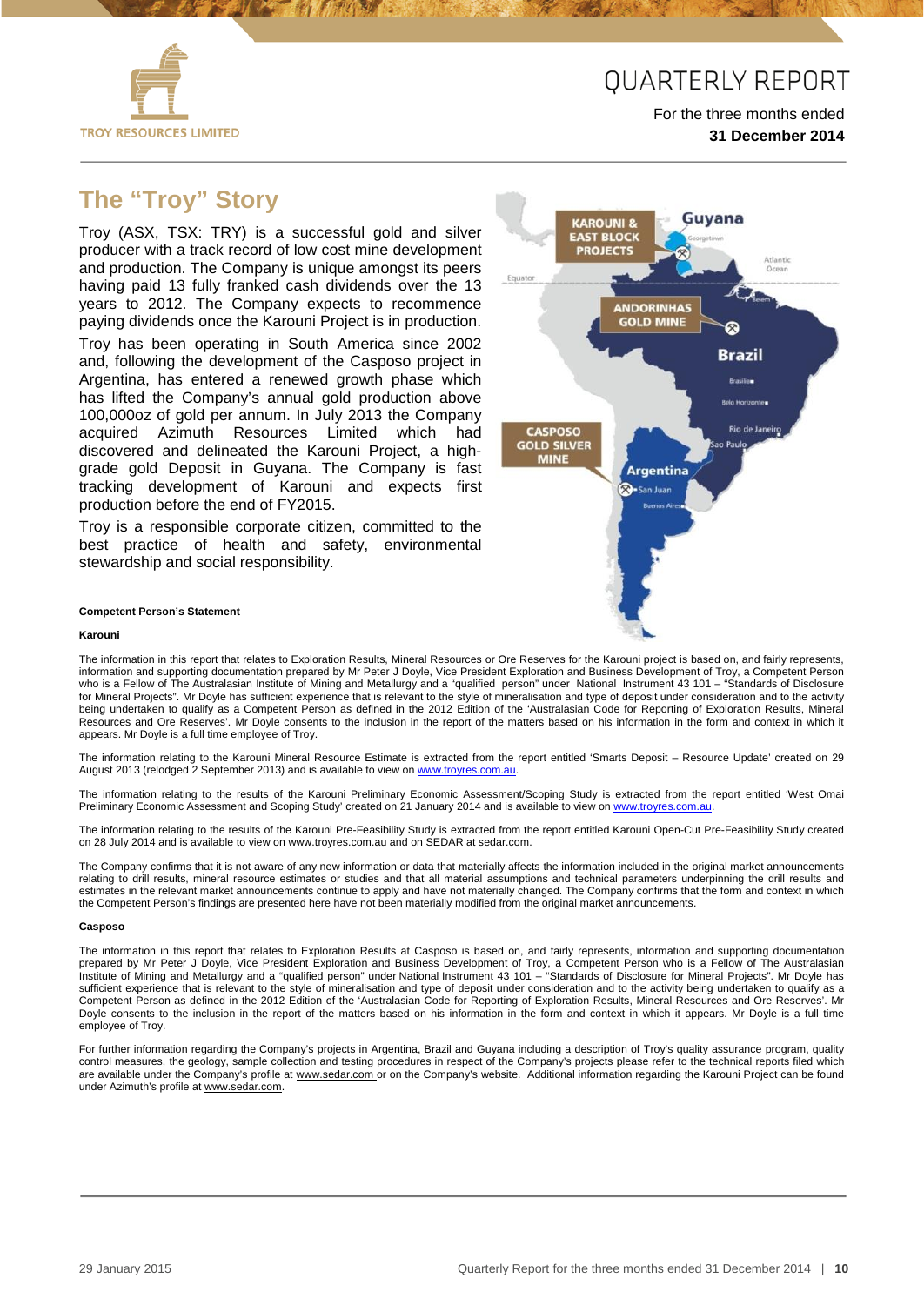

#### For the three months ended **31 December 2014**

| Table 1: Karouni Resource Infill And Brownfields Diamond Core (DC) Drilling<br><b>Assay Results Summary December Quarter 2014</b> |                 |                |                        |                         |                     |                |            |                                                                                                                  |
|-----------------------------------------------------------------------------------------------------------------------------------|-----------------|----------------|------------------------|-------------------------|---------------------|----------------|------------|------------------------------------------------------------------------------------------------------------------|
| Hole ID                                                                                                                           | <b>Prospect</b> | Easting<br>(m) | <b>Northing</b><br>(m) | <b>Elevation</b><br>(m) | <b>Depth</b><br>(m) | <b>Azimuth</b> | <b>Dip</b> | Interval (m at g/t gold)                                                                                         |
| SDD174                                                                                                                            | Smarts          | 270236.8       | 621831.3               | 101.13                  | 644                 | 35             | $-58$      | 2m at 2.20g/t gold from 284m<br>AND<br>1m at 2.43g/t gold from 519m                                              |
| SDD182                                                                                                                            | Smarts          | 270503.4       | 621716                 | 76.174                  | 452                 | 49             | $-59$      | 2m at 2.33g/t gold from 211m<br><b>AND</b><br>3m at 3.4g/t gold from 395m<br>AND<br>1m at 5.84g/t gold from 424m |
| <b>SDD178</b>                                                                                                                     | Benson          | 269079.6       | 623222.7               | 103.775                 | 196                 | 34             | $-60$      | 3m at 1.25 g/t gold from 40.5m                                                                                   |
| LDD003                                                                                                                            | Larken          | 273607         | 620371                 | 72                      | 152                 | 214            | -60        | 2m at 3.27 g/t gold from 103m                                                                                    |
| LDD004                                                                                                                            | Larken          | 273684.6       | 620335.5               | 58.451                  | 179                 | 213            | $-60$      | 1m at 1.77g/t gold from 123m<br>2m at 6.39g/t gold from 135m                                                     |
| LDD005                                                                                                                            | Larken          | 273996.8       | 620050.9               | 59.557                  | 251                 | 230            | $-60$      | 1m at 0.55g/t gold from 91m                                                                                      |
| LDD006                                                                                                                            | Larken          | 273803.8       | 620228                 | 60.726                  | 296                 | 230            | $-65$      | NSR - No Significant Assays                                                                                      |

Notes to Tables 1:

All holes are Diamond Core (DC) Drill Holes.

All reported intersections assayed at 1m intervals.

• Mineralised intervals reported as weighted averages simply width multiplied by grade.

理好 即 2

• Sample preparation and Fire Assay conducted by ActLabs Guyana Inc. Assayed by 30 gram (Historically) or 50g (Currently) fire assay with gravimetric finish.

• QA/QC protocol: For diamond core one blank and one standard inserted for every 18 core samples (2 QA/QC samples within every 20 samples dispatched or 1 QA/QC sample per 10 samples dispatched) and no duplicates.

QA/QC protocol: For RC samples we insert one blank, one standard and one duplicate for every 17 samples (3 QA/QC within every 20 samples or 1 every 8.5 samples).

NSR: No Significant Assay Results

|                    | Guyana Karouni Section 1: Sampling Techniques and Data                                                                                                                                                                                                                                                                                                                                                                                                                                                                                                                                                                                                                                                                                                                                                                                                                                                                                                                                                                                                                                                      |                                                                                                                                                                                                                                                                                                                                                                                                                                                                                                                                                                                                                                                                                                                                                                                                                                                                                                                                                                                                                                                                                                                                                                                                                                                                                                                                                                                                                                                                                                                                                                                                                                                                                                                                                              |
|--------------------|-------------------------------------------------------------------------------------------------------------------------------------------------------------------------------------------------------------------------------------------------------------------------------------------------------------------------------------------------------------------------------------------------------------------------------------------------------------------------------------------------------------------------------------------------------------------------------------------------------------------------------------------------------------------------------------------------------------------------------------------------------------------------------------------------------------------------------------------------------------------------------------------------------------------------------------------------------------------------------------------------------------------------------------------------------------------------------------------------------------|--------------------------------------------------------------------------------------------------------------------------------------------------------------------------------------------------------------------------------------------------------------------------------------------------------------------------------------------------------------------------------------------------------------------------------------------------------------------------------------------------------------------------------------------------------------------------------------------------------------------------------------------------------------------------------------------------------------------------------------------------------------------------------------------------------------------------------------------------------------------------------------------------------------------------------------------------------------------------------------------------------------------------------------------------------------------------------------------------------------------------------------------------------------------------------------------------------------------------------------------------------------------------------------------------------------------------------------------------------------------------------------------------------------------------------------------------------------------------------------------------------------------------------------------------------------------------------------------------------------------------------------------------------------------------------------------------------------------------------------------------------------|
| Criteria           | <b>JORC Code Explanation</b>                                                                                                                                                                                                                                                                                                                                                                                                                                                                                                                                                                                                                                                                                                                                                                                                                                                                                                                                                                                                                                                                                | Commentary                                                                                                                                                                                                                                                                                                                                                                                                                                                                                                                                                                                                                                                                                                                                                                                                                                                                                                                                                                                                                                                                                                                                                                                                                                                                                                                                                                                                                                                                                                                                                                                                                                                                                                                                                   |
| Sampling Technique | Nature and quality of sampling (cut channels,<br>random chips, or specific specialized industry<br>standard measurement tools appropriate to the<br>minerals under investigation, such as downhole<br>gamma sondes, or handheld XRF instruments,<br>etc). These examples should not be taken as<br>limiting the broad meaning of sampling.<br>Include reference to measures taken to ensure<br>sample representivity and the appropriate<br>calibration of any measurement tools or systems<br>used. Aspects of the determination of<br>mineralisation that are Material to the Public<br>Report.<br>In cases where 'industry standard' work has been<br>done this would be relatively simple (eg 'reverse<br>circulation drilling was used to obtain 1 m<br>samples from which 3 kg was pulverized to<br>produce a 30g charge for fire assay'). In other<br>cases more explanation may be required, such as<br>where there is coarse gold that has inherent<br>sampling problems. Unusual commodities or<br>mineralisation types (eq submarine nodules) may<br>warrant disclosure of detailed information. | The Smarts & Hicks Resource is being infill drilled using Reverse<br>Circulation (RC) drilling. The drill spacing is being infilled to nominal<br>25m x 25m grid spacing. During the quarter drilling with a Reverse<br>Circulation (RC) rig and 2 Diamond Core (DC) rigs focused on the<br>1.7km section of the Smarts Deposit that hosts the Indicated<br>Resource.<br>Total drilling completed during the December quarter was 12 DC<br>holes for 3243m.<br>A sample interval of 1m has been selected for the RC and Diamond<br>Core drilling with proximity to gold mineralisation (buffer zone). This<br>sample spacing ensures a representative sample weight is collected<br>at a scale sufficient to define geological and mineralisation<br>boundaries. The 1m samples are assayed at 1m intervals in visibly<br>conspicuous mineralisation or otherwise composited to 3m intervals<br>before assay. Any low grade internal zones are also assayed at 1m<br>intervals and a sample buffer is placed before and after the<br>mineralisation boundary to ensure the assays do not begin or end<br>within high-grade mineralisation. The original 1m samples are sent<br>for assay where any significant gold assay grades are recorded for<br>the 3m composite samples.<br>The use of a 1m sample interval was selected after consideration of<br>the following:<br>Consideration of previous sampling methodology.<br>$\bullet$<br>The RC drilling method and sample collection process for<br>$\bullet$<br>current drill campaigns.<br>A representative sample weight suitable for transport,<br>$\bullet$<br>laboratory preparation and analysis.<br>The lithological thickness of the White Sands Formation and<br>underlying basement lithology. |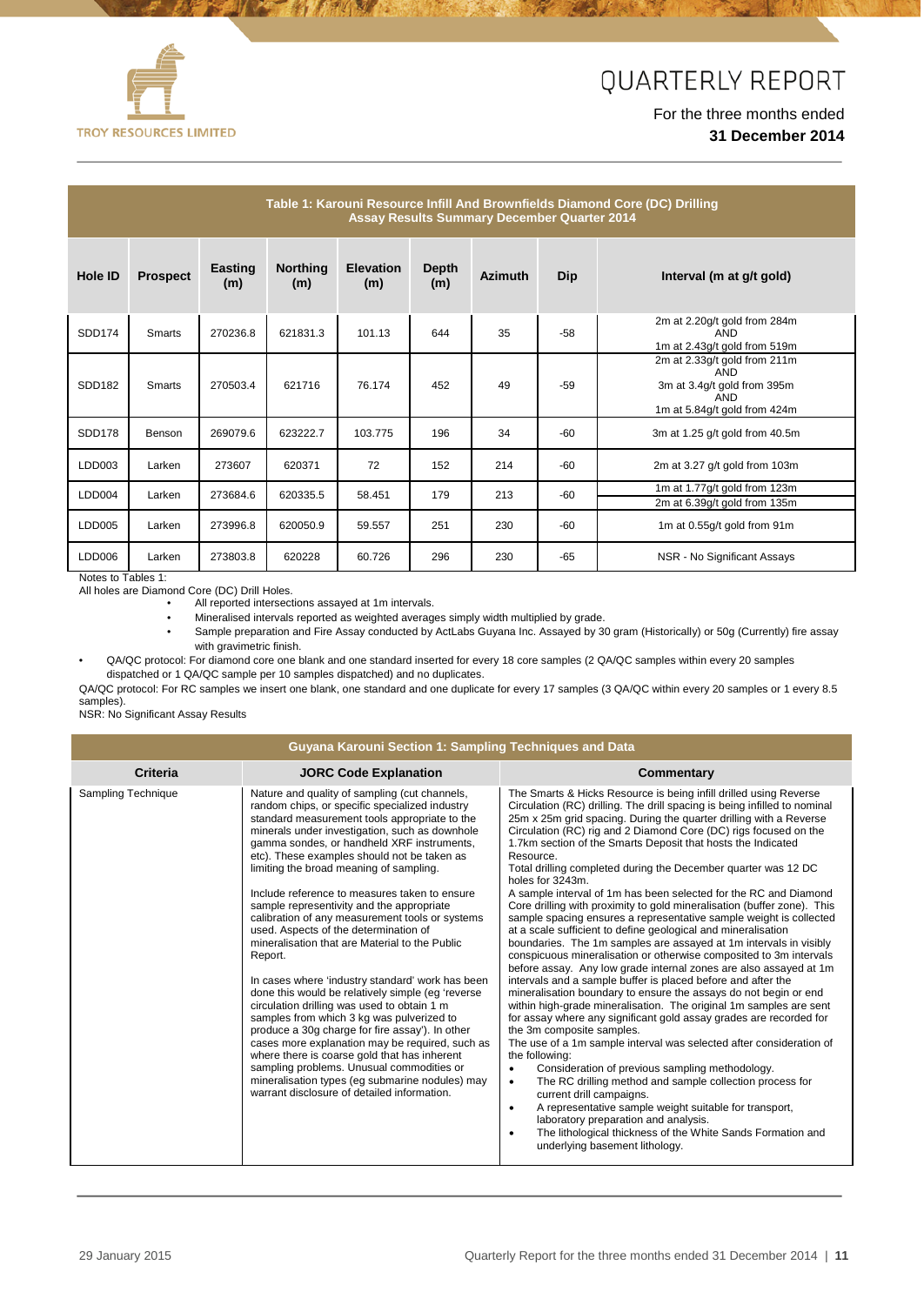

**A PARTIES AND REAL PROPERTY AND REAL** 

## QUARTERLY REPORT

Ŵ

|                                                  |                                                                                                                                                                                                                                                                                                                                                                                                                        | A mineralisation zone thickness ranging from several metres to<br>$\bullet$<br>tens of metres.<br>Suitability for statistical analysis. A standard sample length<br>٠<br>ensures all assay results are treated on equal support when<br>reviewing assay statistics (before sample compositing for<br>geostatistical analysis and resource estimation).<br>The Diamond Core and RC drilling method will in general<br>$\bullet$<br>provide superior sample collection compared to open-hole drill<br>methods (e.g. auger or RAB) and reduce the possibility of<br>down-hole grade smearing or contamination.<br>All RC samples were weighed to determine recoveries. All potentially<br>mineralised zones were then split and sampled at 1m intervals using<br>three-tier riffle splitters. Zones that appeared visually non-mineralised<br>were sampled as 3m composites. QA/QC procedures were<br>completed as per industry best practice standards (certified blanks<br>and standards and duplicate sampling).<br>Samples were dispatched to Actlabs in Georgetown, Guyana for<br>sample preparation, where they were crushed, dried and pulverized<br>to produce a sub sample for analysis. Actlabs has a fire assay facility<br>in Georgetown where 30g fire assays, gravimetric finishes and screen<br>fire assays have been conducted.                                                                                                                                                                                                                                                                                                                                                                                                                                                                                                                      |
|--------------------------------------------------|------------------------------------------------------------------------------------------------------------------------------------------------------------------------------------------------------------------------------------------------------------------------------------------------------------------------------------------------------------------------------------------------------------------------|-------------------------------------------------------------------------------------------------------------------------------------------------------------------------------------------------------------------------------------------------------------------------------------------------------------------------------------------------------------------------------------------------------------------------------------------------------------------------------------------------------------------------------------------------------------------------------------------------------------------------------------------------------------------------------------------------------------------------------------------------------------------------------------------------------------------------------------------------------------------------------------------------------------------------------------------------------------------------------------------------------------------------------------------------------------------------------------------------------------------------------------------------------------------------------------------------------------------------------------------------------------------------------------------------------------------------------------------------------------------------------------------------------------------------------------------------------------------------------------------------------------------------------------------------------------------------------------------------------------------------------------------------------------------------------------------------------------------------------------------------------------------------------------------------------------------------------------------------------------------|
| Drilling                                         | Drill type (eg core, reverse circulation, open- hole<br>hammer, rotary air blast, auger, Bangka, sonic,<br>etc) and details (eg core diameter, triple or<br>standard tube, depth of diamond tails, face-<br>sampling bit or other type, whether core is                                                                                                                                                                | Reverse Circulation "RC" drilling within the Resource area comprises<br>5.5 inch diameter face sampling hammer drilling and hole depths<br>range from 49m to 133m.<br>Diamond Core drilling is conducted using contract drill rigs supplied<br>by Versa Drilling. Majority of the holes are drilled as HQ Size core.                                                                                                                                                                                                                                                                                                                                                                                                                                                                                                                                                                                                                                                                                                                                                                                                                                                                                                                                                                                                                                                                                                                                                                                                                                                                                                                                                                                                                                                                                                                                              |
| <b>Drill Sample Recovery</b>                     | oriented and if so, by what method, etc).<br>Method of recording and assessing core and chip<br>sample recoveries and results assessed.<br>Measures taken to maximize sample recovery<br>and ensure representative nature of the samples.<br>Whether a relationship exists between sample<br>recovery and grade and whether sample bias may<br>have occurred due to preferential loss/gain of<br>fine/coarse material. | During the quarter 16 Diamond Core holes were drilled for 6533.7m.<br>RC recoveries are logged and recorded in the database. Overall<br>recoveries are >75% for the RC; there are no significant sample<br>recovery problems. A technician is always present at the rig to<br>monitor and record recovery.<br>RC samples were visually checked for recovery, moisture and<br>contamination. The Bulk of the Resource is defined by DC and RC<br>drilling, which have high sample recoveries. The style of<br>mineralisation, with frequent high-grades and visible gold, require<br>large diameter core and good recoveries to evaluate the deposit<br>adequately. The consistency of the mineralised intervals is<br>considered to preclude any issue of sample bias due to material loss<br>or gain.<br>Core recovery is a quantifiable measurement defined as the total<br>linear amount of physical core sample extracted over the total linear<br>advance in a hole, expressed as a percentage. Recovery is often<br>measured against a section of advance, typically in the target zone<br>and/or for the entire hole.<br>$CR$ (%) = Length of core $X$ 100<br>Length of advance The core being created is encapsulated within,<br>and subsequently extracted by, a retrievable sampling device called a<br>core barrel. The core barrel is a mechanically designed device<br>consisting of many interconnected engineered components. It is<br>connected to a consumable core drilling bit, typically made with<br>synthetic diamonds, which is the core cutting tool. As the drill bit<br>penetrates through the material, Geologists and Company<br>Technicians regularly collect core recovery data for each and every<br>hole drilled. This data is entered into the drilling database with<br>percentage recovery recorded for each interval drilled. |
| Logging                                          | Whether core and chip samples have been<br>geologically and geotechnical logged to a level of<br>detail to support appropriate Mineral Resource<br>estimation, mining studies and metallurgical<br>studies.<br>Whether logging is qualitative or quantitative in<br>nature. Core (or costean/Trench, channel, etc)<br>photography.<br>The total length and percentage of the relevant<br>intersections logged.         | Geotechnical logging was carried out on all diamond drill holes for<br>recovery, RQD and number of defects (per interval). Information on<br>structure type, dip, dip direction, alpha angle, beta angle, texture,<br>shape, roughness and fill material is stored in the structure/Geotech<br>table of the database.<br>Logging of diamond core and RC samples recorded lithology,<br>mineralogy, mineralisation, structural (DDH only), weathering,<br>alteration, colour and other features of the samples. Core was<br>photographed in both dry and wet form.<br>All drilling has been logged to standard that is appropriate for the<br>category of Resource which is being reported.                                                                                                                                                                                                                                                                                                                                                                                                                                                                                                                                                                                                                                                                                                                                                                                                                                                                                                                                                                                                                                                                                                                                                                        |
| Sub-Sampling Technique and<br>Sample Preparation | If core, whether cut or sawn and whether quarter,<br>half or all core taken. If non-core, whether riffled,<br>tube sampled, rotary split, etc and whether<br>sampled wet or dry.<br>For all sample types, the nature, quality and<br>appropriateness of the sample preparation<br>technique.                                                                                                                           | RC samples were collected on the rig using a three tier riffle splitter.<br>All samples were dry.<br>The sample preparation for all samples follows industry best practice.<br>Actlabs in Georgetown, Guyana for sample preparation, where they<br>were crushed, dried and pulverized to produce a sub sample for<br>analysis. Sample preparation involving oven drying, coarse crushing,<br>followed by total pulverization LM2 grinding mills to a grind size of<br>85% passing 75 microns.                                                                                                                                                                                                                                                                                                                                                                                                                                                                                                                                                                                                                                                                                                                                                                                                                                                                                                                                                                                                                                                                                                                                                                                                                                                                                                                                                                     |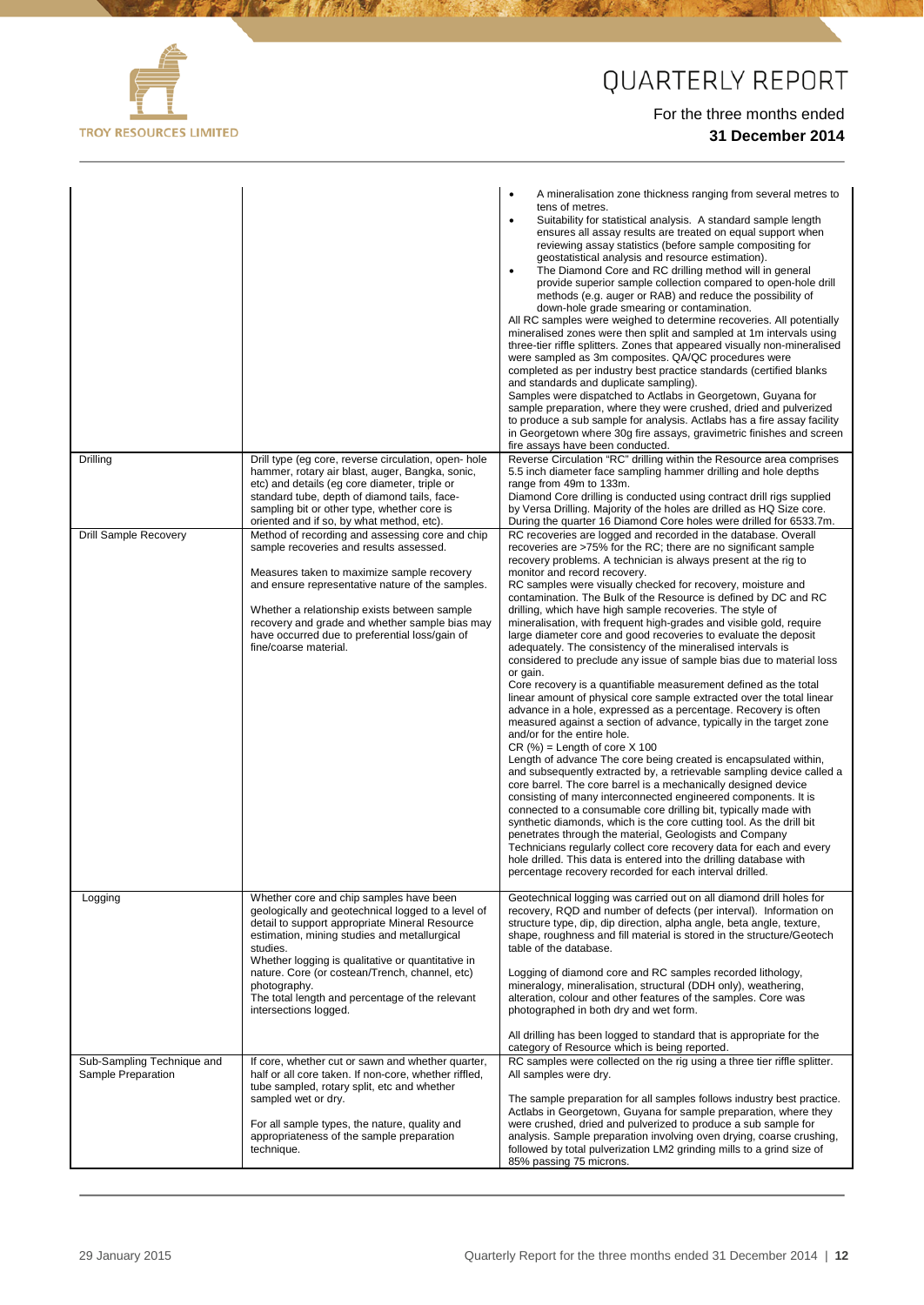

**A STATE OF BUILDING** 

# QUARTERLY REPORT

|                                                            | Quality control procedures adopted for all sub-<br>sampling stages to maximize representivity of<br>samples.<br>Measures taken to ensure that the sampling is<br>representative of the in situ material collected,<br>including for instance results for field<br>duplicate/second-half sampling. Whether sample<br>sizes are appropriate to the grain size of the<br>material being sampled. | Field QC procedures involve the use of certified reference material as<br>assay standards, blanks, and duplicates for the RC samples only.<br>The insertion rate of these averaged 2:20 for core and 3:20 for RC.<br>Field duplicates were taken on for both 1m RC splits and 3m<br>composites for RC, using a riffle splitter.                                                                                                                                                                |
|------------------------------------------------------------|-----------------------------------------------------------------------------------------------------------------------------------------------------------------------------------------------------------------------------------------------------------------------------------------------------------------------------------------------------------------------------------------------|------------------------------------------------------------------------------------------------------------------------------------------------------------------------------------------------------------------------------------------------------------------------------------------------------------------------------------------------------------------------------------------------------------------------------------------------------------------------------------------------|
| Quality of Assay Data and                                  | The nature, quality and appropriateness of the                                                                                                                                                                                                                                                                                                                                                | The laboratory used an aqua regia digest followed by fire assay for                                                                                                                                                                                                                                                                                                                                                                                                                            |
| <b>Laboratory Tests</b>                                    | assaying and laboratory procedures used and<br>whether the technique is considered partial or<br>total.<br>For geophysical tools, spectrometers, handheld<br>XRF instruments, etc, the parameters used in<br>determining the analysis including instrument<br>make and model, reading times, calibrations                                                                                     | with an AAS finish for gold analysis.<br>No geophysical tools were used to determine any element<br>concentrations used in this Resource Estimate.<br>Sample preparation checks for fineness were carried out by the<br>laboratory as part of their internal procedures to ensure the grind size                                                                                                                                                                                               |
|                                                            | factors applied and their derivation, etc.<br>Nature of quality control procedures adopted (eg<br>standards, blanks, duplicates, external laboratory<br>checks) and whether acceptable levels of                                                                                                                                                                                              | of 85% passing 75 micron was being attained.<br>Laboratory QA/QC involves the use of internal lab standards using<br>certified reference material, blanks, splits and duplicates as part of<br>the in house procedures.                                                                                                                                                                                                                                                                        |
|                                                            | accuracy (ie lack of bias) and precision have been<br>established.                                                                                                                                                                                                                                                                                                                            | Certified reference materials, having a good range of values, were<br>inserted blindly and randomly. Results highlight that sample assay<br>values are accurate and that contamination has been contained.                                                                                                                                                                                                                                                                                     |
|                                                            |                                                                                                                                                                                                                                                                                                                                                                                               | Repeat or duplicate analysis for samples shows that the precision of<br>samples is within acceptable limits.                                                                                                                                                                                                                                                                                                                                                                                   |
|                                                            |                                                                                                                                                                                                                                                                                                                                                                                               | Sample preparation conducted by ActLabs Guyana Inc. and fire<br>assay performed by ActLabs Chile -Assayed by 30g fire assay with<br>gravimetric finish.                                                                                                                                                                                                                                                                                                                                        |
|                                                            |                                                                                                                                                                                                                                                                                                                                                                                               | QA/QC protocol: For diamond core one blank and one standard<br>inserted for every 18 core samples (2 QA/QC samples within every<br>20 samples dispatched, or 1 QA/QC sample per 10 samples<br>dispatched) and no duplicates.                                                                                                                                                                                                                                                                   |
| Verification of Sampling and<br>Assaying                   | The verification of significant intersections by<br>either independent or alternative company<br>personnel.                                                                                                                                                                                                                                                                                   | Troy's QP P. Doyle has visually verified significant intersections in<br>diamond core and RC drilling.                                                                                                                                                                                                                                                                                                                                                                                         |
|                                                            | The use of twinned holes The verification of<br>significant intersections by either independent or<br>alternative company personnel. Discuss any<br>adjustment to assay data.                                                                                                                                                                                                                 | Primary data was collected using a set of company standard<br>ExcelTM templates on Toughbook laptop computer using lookup<br>codes. The information was validated on-site by the Company's<br>database technicians and then merged and validated into a final<br>database.                                                                                                                                                                                                                     |
| Location of Data points                                    | Accuracy and quality of surveys used to locate<br>drill holes (collar and down- hole surveys),<br>trenches, mine workings and other locations used<br>in Mineral Resource estimation. Specification of<br>the grid system used Quality and adequacy of<br>topographic control.                                                                                                                | All drillholes have been located by DGPS in UTM grid PSAD56 Zone<br>21 North.<br>Downhole surveys were completed at the end of every hole where<br>possible using a Reflex Gyro downhole survey tool, taking<br>measurements every 5m.                                                                                                                                                                                                                                                         |
| Data Spacing and Distribution                              | Data spacing for reporting of Exploration Results.                                                                                                                                                                                                                                                                                                                                            | The nominal drillhole spacing is 50m by 50m and in places 25m<br>(northwest) by 25m (northeast).                                                                                                                                                                                                                                                                                                                                                                                               |
|                                                            | Whether the data spacing and distribution is<br>sufficient to establish the degree of geological and<br>grade continuity appropriate for the Mineral<br>Resource and Ore Reserve estimation<br>procedure(s) and classifications applied.                                                                                                                                                      | The mineralised domains have demonstrated sufficient continuity in<br>both geological and grade to support the definition of Mineral<br>Resource and Reserves, and the classifications applied under the<br>2012 JORC Code.                                                                                                                                                                                                                                                                    |
|                                                            | Whether sample compositing has been applied.                                                                                                                                                                                                                                                                                                                                                  | Samples have been composited to one metre lengths, and adjusted<br>where necessary to ensure that no residual sample lengths have<br>been excluded (best fit).                                                                                                                                                                                                                                                                                                                                 |
| Orientation of Data in Relation<br>to Geological Structure | Whether the orientation of sampling achieves<br>unbiased sampling of possible structures and the<br>extent to which this is known, considering the<br>deposit type.<br>If the relationship between the drilling orientation<br>and the orientation of key mineralised structures<br>is considered to have introduced a sampling bias,<br>this should be assessed and reported if material.    | The majority of the data is drilled to either magnetic 050° or 230°<br>orientations, which is orthogonal / perpendicular to the orientation of<br>the mineralised trend. The bulk of the drilling is almost perpendicular<br>to the mineralised domains. Structural logging based on oriented<br>core indicates that the main mineralisation controls are largely<br>perpendicular to drill direction.<br>No orientation based sampling bias has been identified in the data at<br>this point. |
|                                                            |                                                                                                                                                                                                                                                                                                                                                                                               |                                                                                                                                                                                                                                                                                                                                                                                                                                                                                                |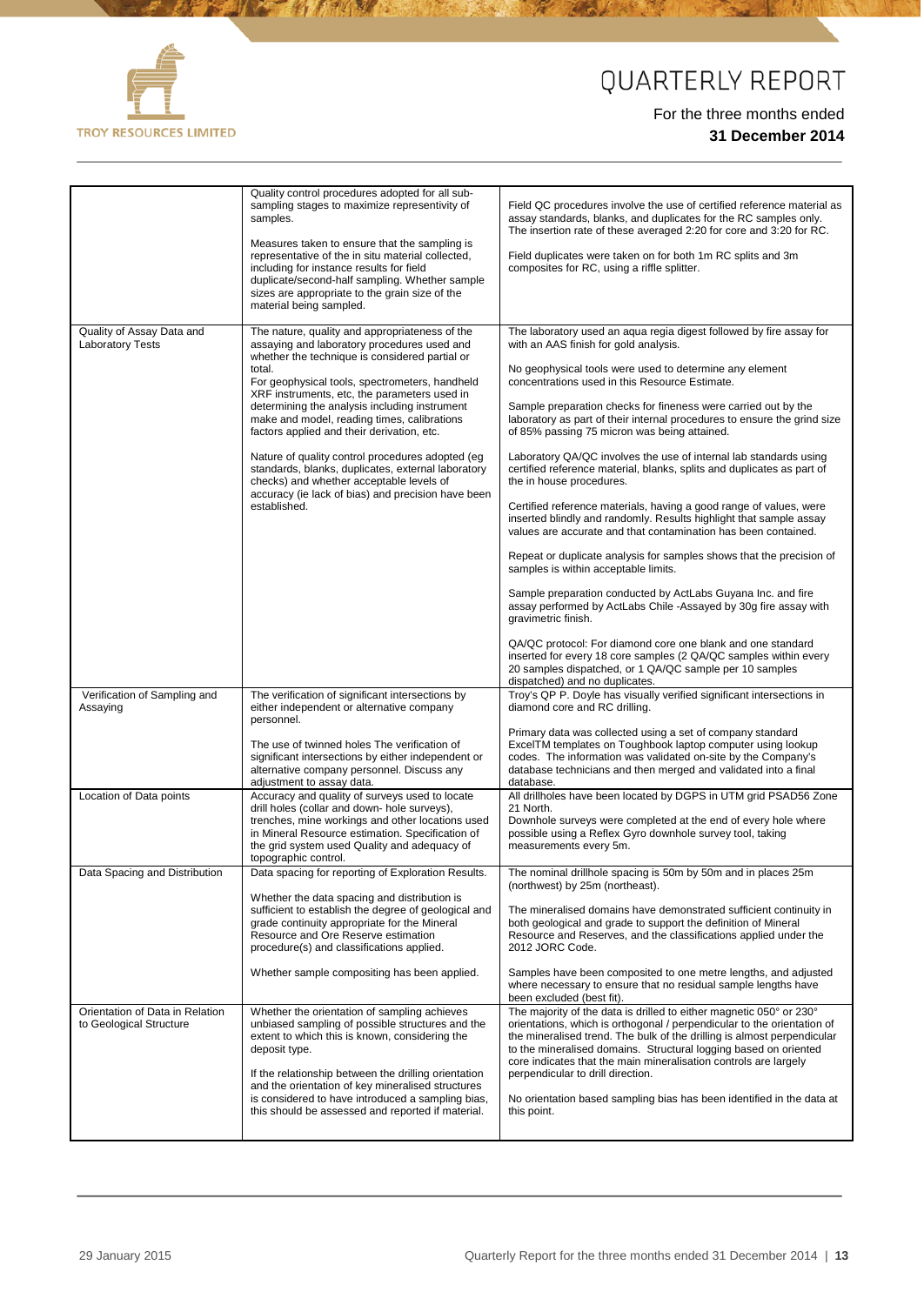

**The Committee of the Committee of the Committee of the Committee of the Committee of the Committee of the Committee of the Committee of the Committee of the Committee of the Committee of the Committee of the Committee of** 

# QUARTERLY REPORT

#### For the three months ended **31 December 2014**

| Sample Security | The measures taken to ensure sample security | Chain of custody is managed by Troy.                                                                                                   |
|-----------------|----------------------------------------------|----------------------------------------------------------------------------------------------------------------------------------------|
|                 |                                              | Samples are stored on site and delivered by Troy personnel to<br>Actlabs, Georgetown, for sample preparation.                          |
|                 |                                              | When applicable the sample pulps for assay are then delivered to<br>DHL and freighted to Actlabs, Santiago assay laboratory.           |
|                 | <b>JORC Code Explanation</b>                 | Whilst in storage, they are kept under guard in a locked yard.<br>Tracking sheets are used to track the progress of batches of samples |

70

|                                                   | Section 2 Karouni Reporting of Exploration Results                                                                                                                                                                                                                                                                                                                                                                                            |                                                                                                                                                                                                                                                                                                                                                                                                                                                                                                                                                                                                                                                                                                                                                                                                                                                                                                                                                                                                                                                                                                                                                                                                                                                                                                                                                                                                                                                                                                                                                                                                                                                                                                                                                                                                     |
|---------------------------------------------------|-----------------------------------------------------------------------------------------------------------------------------------------------------------------------------------------------------------------------------------------------------------------------------------------------------------------------------------------------------------------------------------------------------------------------------------------------|-----------------------------------------------------------------------------------------------------------------------------------------------------------------------------------------------------------------------------------------------------------------------------------------------------------------------------------------------------------------------------------------------------------------------------------------------------------------------------------------------------------------------------------------------------------------------------------------------------------------------------------------------------------------------------------------------------------------------------------------------------------------------------------------------------------------------------------------------------------------------------------------------------------------------------------------------------------------------------------------------------------------------------------------------------------------------------------------------------------------------------------------------------------------------------------------------------------------------------------------------------------------------------------------------------------------------------------------------------------------------------------------------------------------------------------------------------------------------------------------------------------------------------------------------------------------------------------------------------------------------------------------------------------------------------------------------------------------------------------------------------------------------------------------------------|
| Criteria                                          | <b>JORC Code Explanation</b>                                                                                                                                                                                                                                                                                                                                                                                                                  | <b>Commentary</b>                                                                                                                                                                                                                                                                                                                                                                                                                                                                                                                                                                                                                                                                                                                                                                                                                                                                                                                                                                                                                                                                                                                                                                                                                                                                                                                                                                                                                                                                                                                                                                                                                                                                                                                                                                                   |
| Mineral Tenement and Land<br><b>Tenure Status</b> | Type, reference name/number, location and<br>ownership including agreements or material<br>issues with third parties such as joint ventures,<br>partnerships, overriding royalties, native title<br>interests, historical sites, wilderness or national<br>park and environmental settings.<br>The security of the tenure held at the time of<br>reporting along with any known impediments to<br>obtaining a license to operate in the area. | The Karouni Project tenements cover an aggregate area of 253,538<br>acres (102,605ha), granting the holders the right to explore for gold or<br>gold and diamonds.<br>The tenements have been acquired by either direct grant to<br>Pharsalus Gold (25,990 acres /10,518ha) or by contractual<br>agreements with tenement holders (227,548 acres 92,087ha). Apart<br>from the Kaburi Agreement (29,143 acres 11,794ha), which provides<br>for Pharsalus Gold to earn a 90% interest, all other vendor<br>agreements provide Pharsalus Gold with the right to obtain an<br>ultimate interest of 100%.<br>The Karouni Project comprises a single (large scale) mining license,<br>94 (small scale) claim licences, 217 (medium scale) prospecting and<br>mining permits, and 6 (large scale) Prospecting Licences.<br>All licences, permits and claims are granted for either gold or gold<br>and diamonds. The (large scale) prospecting licences include three<br>licences won by Pharsalus Gold at open auction on 22 November<br>2007 (GS14: P-18, P-19 and P-20) which are owned 100% by<br>Pharsalus Gold.<br>The various mining permits that cover the Smarts Deposit were<br>originally owned by L. Smarts and George Hicks Mining.<br>The permits were purchased by Pharsalus Gold (a wholly owned<br>subsidiary of Azimuth Resources) in 2011.<br>Troy Resources acquired the permits with the acquisition of Azimuth<br>Resources in August 2013. All transfer fees have been paid, and the<br>permits are valid and up to date with the Guyanese authorities. The<br>payment of gross production royalties are provided for by the Act and<br>the amount of royalty to be paid for mining licences 5%, however<br>recent mineral agreements entered into stipulate a royalty of 8% if the |
| <b>Exploration Done by Other</b>                  | Acknowledgment and appraisal of exploration by                                                                                                                                                                                                                                                                                                                                                                                                | gold price is above US\$1,000 per ounce.<br>Very little exploration has been carried out over the tenement prior to                                                                                                                                                                                                                                                                                                                                                                                                                                                                                                                                                                                                                                                                                                                                                                                                                                                                                                                                                                                                                                                                                                                                                                                                                                                                                                                                                                                                                                                                                                                                                                                                                                                                                 |
| Parties                                           | other parties.                                                                                                                                                                                                                                                                                                                                                                                                                                | Azimuth's involvement which commenced in 2011.<br>Portions of the Karouni Project have been held more or less<br>continuously by small family gold mining syndicates (locally termed<br>'Pork Knockers') since the 1960's. This situation persists to the<br>present day.<br>Portions of the current project area were variously held under option<br>to purchase agreements by Cominco (1974-75), Overseas Platinum<br>Corporation (1988) and Cathedral Gold Corporation (1993-2002).<br>In 1999, Cathedral Gold joint ventured the property to Cambior, then<br>owner and operator of the Omai Gold Mine located 40km to the east,<br>with a view to processing the Hicks mineralisation through the Omai<br>processing facility. Cambior intended to use its existing mining fleet,<br>rather than road trains, to haul mill feed from the Hicks Deposit.<br>Execution of this approach proved uneconomic and disruptive to the<br>mining schedule at Omai itself. No further work was undertaken and<br>the joint venture was terminated in 2000.<br>Available historic records and data were reviewed by both Troy during<br>Due Diligence prior to the takeover and by Runge as part of the<br>Resource modeling and estimation work.                                                                                                                                                                                                                                                                                                                                                                                                                                                                                                                                                         |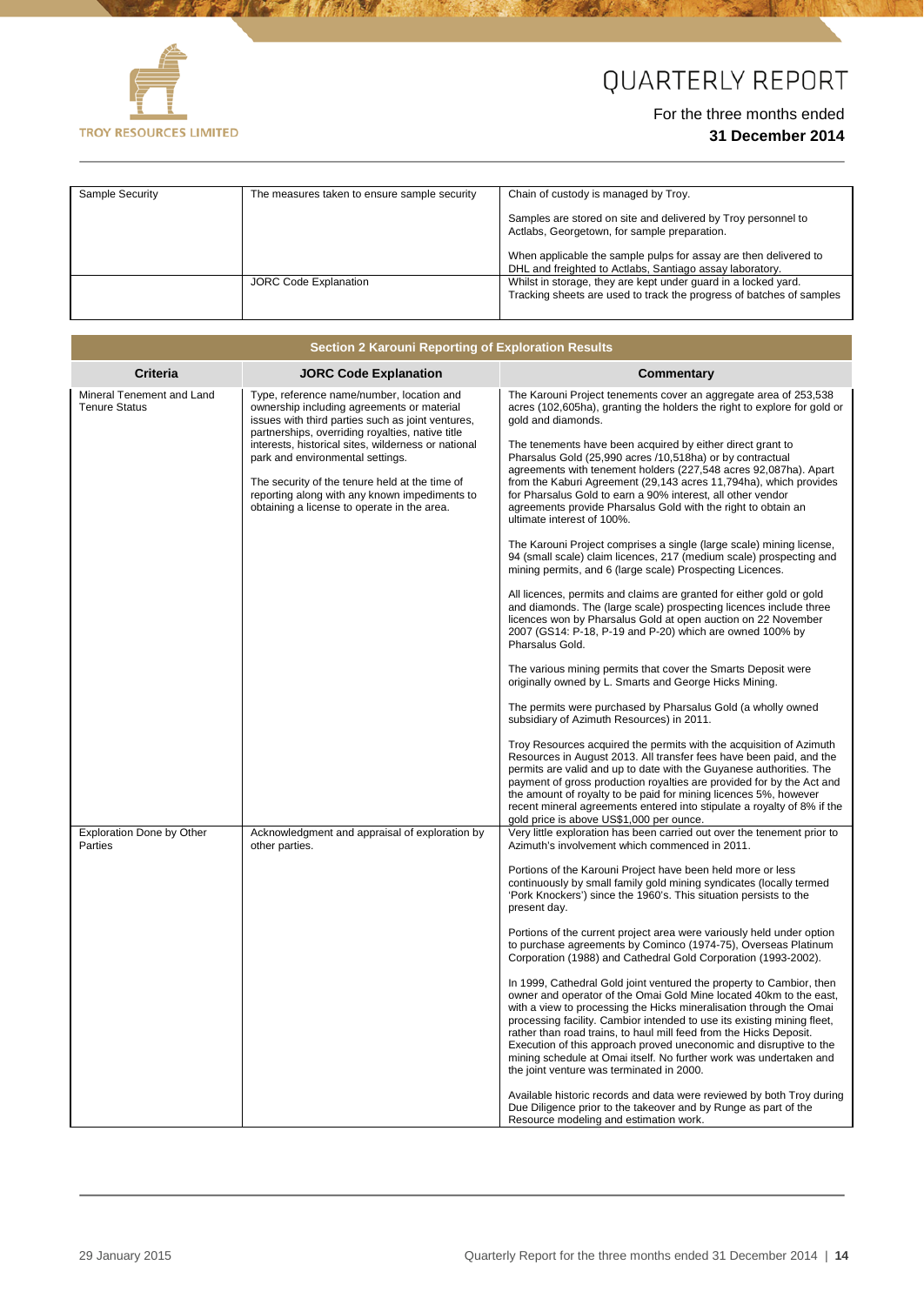

**A MARINE AND A MARINE AND A MARINE AND A MARINE AND A MARINE AND A MARINE AND A MARINE AND A MARINE AND A MARIN** 

美有效

70

# QUARTERLY REPORT

| Geology                | Deposit type, geological setting and style of<br>mineralisation.                                                                                                                                                                    | Primary gold mineralisation is exposed at several localities within the<br>Karouni Project, the most notable being the Hicks, Smarts and Larken<br>Prospects along the northern extremity of the Project. Here the White<br>Sand Formation cover has been removed by erosion to expose the<br>underlying mineralised Palaeoproterozoic Greenstone successions of<br>the Trans- Amazonian Barama-Mazaruni Group                                                                                                                                                                                                                                 |
|------------------------|-------------------------------------------------------------------------------------------------------------------------------------------------------------------------------------------------------------------------------------|------------------------------------------------------------------------------------------------------------------------------------------------------------------------------------------------------------------------------------------------------------------------------------------------------------------------------------------------------------------------------------------------------------------------------------------------------------------------------------------------------------------------------------------------------------------------------------------------------------------------------------------------|
|                        |                                                                                                                                                                                                                                     | Extensive superficial cover of White Sand Formation within the<br>central and southern portions of the Project tenements masks the<br>basement lithology and conceals any gold mineralisation.                                                                                                                                                                                                                                                                                                                                                                                                                                                 |
|                        |                                                                                                                                                                                                                                     | The evaluation of airborne geophysical data has however indicated<br>that the Barama-Mazaruni Greenstone Belts and associated<br>syntectonic intrusives persist at shallow depth beneath this cover.                                                                                                                                                                                                                                                                                                                                                                                                                                           |
|                        |                                                                                                                                                                                                                                     | The mineralisation at the Smarts, Hicks and Larken Zones is<br>associated with a shear zone that transects a sequence of mafic to<br>intermediate volcanic, volcanoclastics and pyroclastic rocks. The<br>shear zone dips steeply towards the southwest, strikes northwest to<br>southeast, and is characterized by intense brittle-ductile deformation<br>and carbonate alteration plus quartz veining and abundant pyrite.                                                                                                                                                                                                                   |
|                        |                                                                                                                                                                                                                                     | The high grade gold mineralisation is usually associated with zones of<br>dilational and stockworks quartz veining within and adjacent to the<br>shear zone.                                                                                                                                                                                                                                                                                                                                                                                                                                                                                   |
|                        |                                                                                                                                                                                                                                     | At the Smarts Deposit gold is hosted by a northwest trending, sub-<br>vertical to steeply southwest dipping shear zone 2,800m in strike<br>length and up to 60m wide. The shear zone has developed within<br>basalts and andesites comprising the footwall greenstone succession<br>along the north-eastern limb of a shallowly northwest plunging<br>anticline. Auriferous mineralisation is also noted at the contacts of<br>porphyry-granite intrusives. The shear zone is comprised of semi-<br>continuous zones of quartz lenses and quartz-carbonate veining or<br>brecciation.                                                          |
|                        |                                                                                                                                                                                                                                     | Numerous, moderately well-defined gold-rich lenses, up to 15m wide,<br>occur within the shear zone and are characterized by anomalous<br>quartz veining, quartz flooding, shearing, chloritization, seritisation<br>and pyritisation. Visible gold and the majority of gold values typically<br>occur within and along margins of quartz veins, in silicified granitic<br>dykes, and in adjacent, pyritic, often sheared meta-andesite. Pyrite is<br>common at up to 3% by volume associated with auriferous quartz<br>veins. Mineralisation is variously accompanied by silica-sericite-<br>chlorite-carbonate- pyrite-tourmaline alteration. |
|                        |                                                                                                                                                                                                                                     | Gold mineralisation at the Smarts / Hicks Deposits are hosted by a<br>northwest trending, sub-vertical to steeply southwest dipping shear<br>zone some 2,500m in strike length and up to 60m wide in places. The<br>shear zone has developed within basalts and andesites comprising<br>the footwall greenstone succession along the north-eastern limb of a<br>shallowly northwest plunging anticline. Auriferous mineralisation is<br>also noted at the contacts of porphyry-granite intrusives. The shear<br>zone is comprised of semi-continuous zones of quartz lenses and<br>quartz-carbonate veining or brecciating.                    |
|                        |                                                                                                                                                                                                                                     | Visible gold and the majority of gold values typically occur within and<br>along margins of quartz veins, in silicified granitic dykes, and in<br>adjacent, pyritic, often sheared meta-andesite. Pyrite is common at<br>up to 3% by volume, with local, trace amounts of Molybdenite, galena<br>and sphalerite, associated with auriferous quartz veins. Mineralisation<br>is variously accompanied by silica-sericite-chlorite-carbonate-pyrite-<br>tourmaline alteration, while fuchsite is developed within porphyry<br>intrusives in contact with high magnesium basalts and along shear<br>zones.                                        |
|                        |                                                                                                                                                                                                                                     |                                                                                                                                                                                                                                                                                                                                                                                                                                                                                                                                                                                                                                                |
| Drill Hole Information | A summary of all information material to the<br>understanding of the exploration results including<br>a tabulation of the following information for all<br>Material drill holes:<br>• easting and northing of the drill hole collar | Intercepts that form the basis of this announcement are tabulated in<br>Table 1 kin the body of the announcement and incorporate Hole ID,<br>Easting, Northing, Dip, Azimuth, Depth and Assay data for<br>mineralised intervals. Appropriate maps and plans also accompany<br>this announcement. Complete detailed data on the project is included<br>in the NI-43101 Tech Reports available on the Company's website                                                                                                                                                                                                                          |
|                        | · elevation or RL (Reduced Level - elevation<br>above sea level in metres) of the drill hole collar                                                                                                                                 | with the current report dated September 8, 2014.                                                                                                                                                                                                                                                                                                                                                                                                                                                                                                                                                                                               |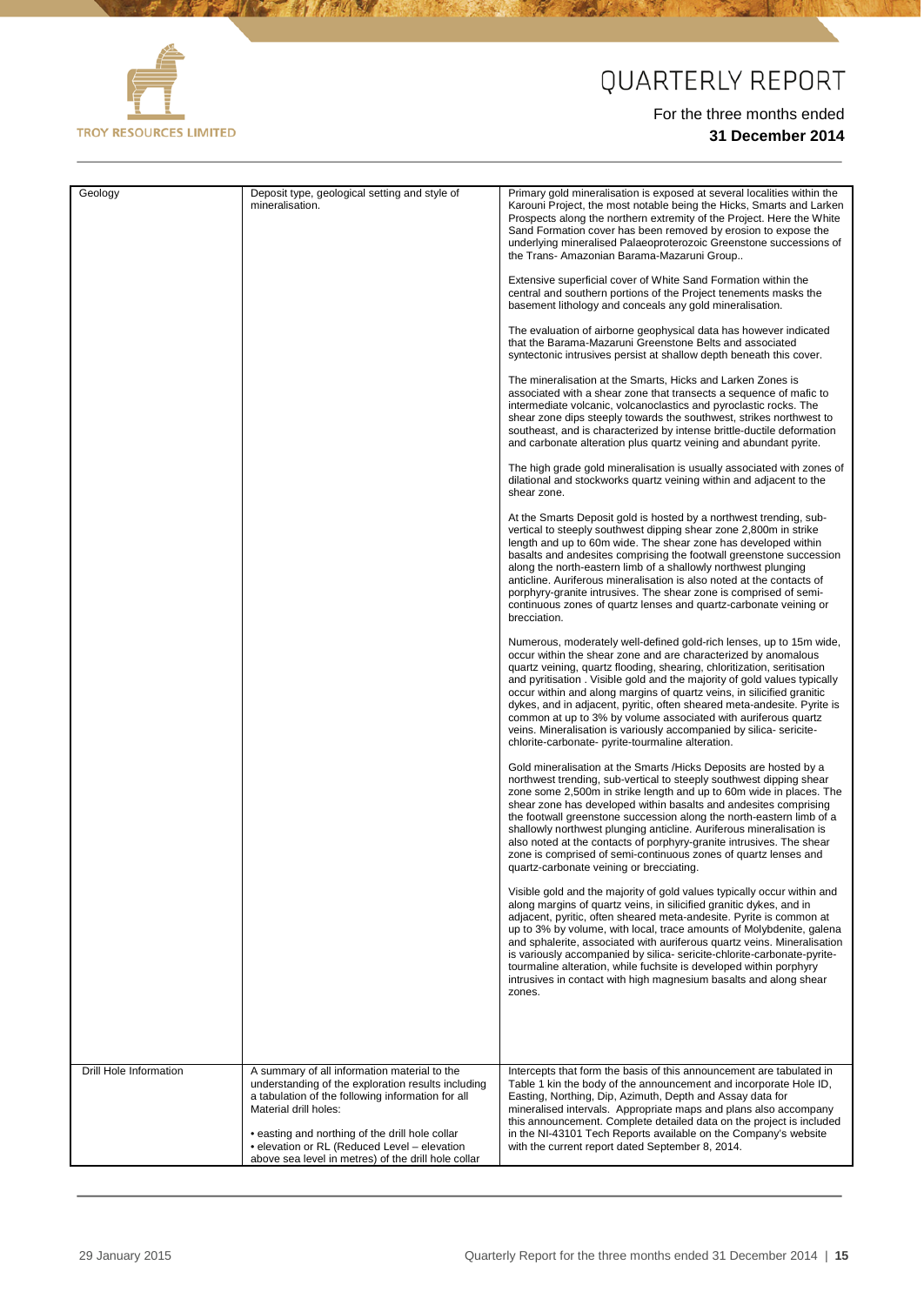

**A CONTRACTOR** 

# QUARTERLY REPORT

|                                                                        | • dip and azimuth of the hole<br>· down hole length and interception depth<br>• hole length<br>. If the exclusion of this information is justified on<br>the basis that the information is not Material and<br>this exclusion does not detract from the<br>understanding of the report, the Competent<br>Person should clearly explain why this is the<br>case.                                                                                                                                                                                                                          |                                                                                                                                                                                                                                                                                                  |
|------------------------------------------------------------------------|------------------------------------------------------------------------------------------------------------------------------------------------------------------------------------------------------------------------------------------------------------------------------------------------------------------------------------------------------------------------------------------------------------------------------------------------------------------------------------------------------------------------------------------------------------------------------------------|--------------------------------------------------------------------------------------------------------------------------------------------------------------------------------------------------------------------------------------------------------------------------------------------------|
| Data Aggregation Methods                                               | In reporting Exploration Results, weighting<br>averaging techniques, maximum and/or minimum<br>grade truncations (eg cutting of high grades) and<br>cut-off grades are usually Material and should be<br>stated. Where aggregate intercepts incorporate<br>short lengths of high grade results and longer<br>lengths of low grade results, the procedure used<br>for such aggregation should be stated and some<br>typical examples of such aggregations should be<br>shown in detail. The assumptions used for any<br>reporting of metal equivalent values should be<br>clearly stated. | All intersections are assayed on one meter intervals<br>No top cuts have been applied to exploration results<br>Mineralised intervals are reported with a maximum of 2m of internal<br>dilution of less than 0.5q/t<br>Mineralised intervals are reported on a weighted average basis            |
| Relationship Between<br>Mineralisation Widths and<br>Intercept Lengths | These relationships are particularly important in<br>the reporting of Exploration Results.<br>If the geometry of the mineralisation with respect<br>to the drillhole angle is known, its nature should<br>be reported. If it is not known and only the<br>downhole lengths are reported, there should be a<br>clear statement to this effect (downhole length,<br>true width not known').                                                                                                                                                                                                | The orientation of the mineralised zone has been established and the<br>majority of the drilling was planned in such a way as to intersect<br>mineralisation in a perpendicular manner. However, due to<br>topographic limitations some holes were drilled from less than ideal<br>orientations. |
| Diagrams                                                               | Appropriate maps and sections (with scales) and<br>tabulations of intercepts should be included for<br>any significant discovery being reported These<br>should include, but not be limited to a plan view of<br>drill hole collar locations and appropriate sectional<br>views.                                                                                                                                                                                                                                                                                                         | The appropriate plans and sections have been included in the text of<br>this document as Figure 1, Figure 2 and Figure 3                                                                                                                                                                         |
| <b>Balanced Reporting</b>                                              | Where comprehensive reporting of all Exploration<br>Results is not practicable, representative<br>reporting of both low and high grades and/or<br>widths should be practiced to avoid misleading<br>reporting of Exploration Results.                                                                                                                                                                                                                                                                                                                                                    | All grades, high and low, are reported accurately with "from" and "to"<br>depths and "hole identification" shown.                                                                                                                                                                                |
| <b>Other Substantive Exploration</b><br>Data                           | Other exploration data, if meaningful and material,<br>should be reported including (but not limited to):<br>geological observations; geophysical survey<br>results; geochemical survey results; bulk samples<br>- size and method of treatment; metallurgical test<br>results; bulk density, groundwater, geotechnical<br>and rock characteristics; potential deleterious or<br>contaminating substances.                                                                                                                                                                               | Metallurgical testwork has been completed, with excellent results.<br>Gold recoveries exceed 95% from CIL tests, and a significant<br>proportion of the gold is recoverable by gravity concentration.                                                                                            |
| <b>Further Work</b>                                                    | The nature and scale of planned further work (eg<br>tests for lateral extensions or large scale step out<br>drilling.<br>Diagrams clearly highlighting the areas of<br>possible extensions, including the main geological<br>interpretations and future drilling areas, provided<br>this information is not commercially sensitive.                                                                                                                                                                                                                                                      | Further infill drilling is ongoing, aimed at increasing the amount of<br>resource categorized as Indicated, as well as upgrading some of the<br>Indicated Resource to Measured status. Drilling aimed at increasing<br>the Resource below the current depth extent is also planned.              |

| <b>TABLE 2a: INCA 1 VEIN Underground Drilling Summary of Results</b> |                |                        |                         |                     |     |       |                                                             |                                                                        |
|----------------------------------------------------------------------|----------------|------------------------|-------------------------|---------------------|-----|-------|-------------------------------------------------------------|------------------------------------------------------------------------|
| <b>Hole ID</b>                                                       | Easting<br>(m) | <b>Northing</b><br>(m) | <b>Elevation</b><br>(m) | <b>Depth</b><br>(m) | Azh | Dip   | <b>Assay Intervals</b><br>(m at g/t gold and g/t<br>silver) | <b>Gold Equivalent</b><br><b>Assay Intervals</b><br>(m at $q/t$ Au Eq) |
| IN-14-36                                                             | 2439470        | 6548069                | 2219                    | 112.5               | 196 | $-18$ | 3.35m at 0.58g/t gold and 158g/t<br>silver from 76.05m      | 3.35m at 2.73g/t Au_Eq from<br>76.05m                                  |
| IN-14-37                                                             | 2439473        | 6548071                | 2219                    | 101.2               | 188 | $-14$ | 1.20m at 1.70g/t gold and 390g/t<br>silver from 82.50m      | 1.20m at 7.03g/t Au_Eq from<br>82.50m                                  |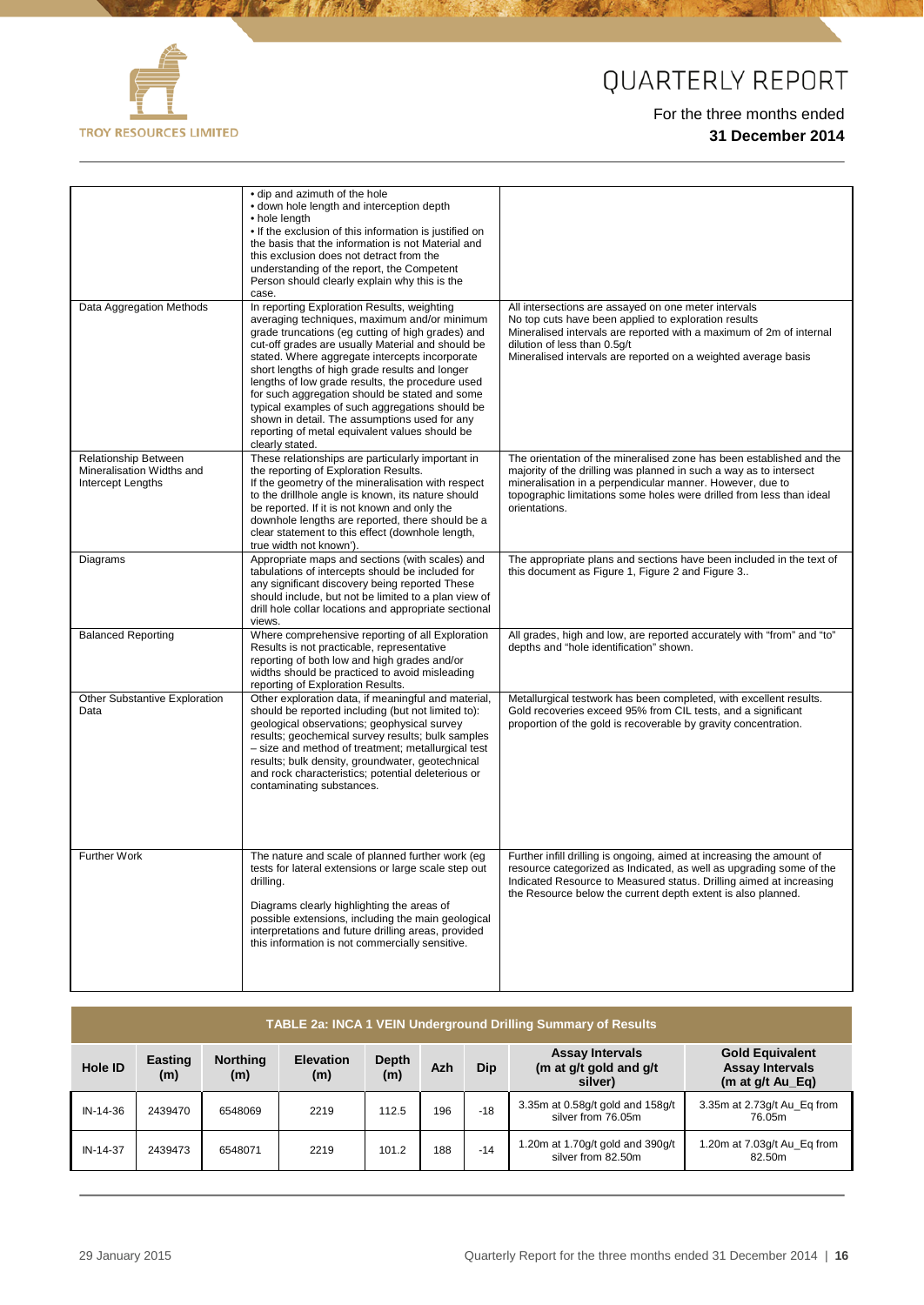



| IN-14-38 | 2439471 | 6548069 | 2219 | 131.5 | 175 | $-17$  | 2.70m at 3.72g/t gold and 493g/t<br>silver from 88.90m                                                                        | 2.70m at 10.47g/t Au_Eq from<br>88.90m                                                 |
|----------|---------|---------|------|-------|-----|--------|-------------------------------------------------------------------------------------------------------------------------------|----------------------------------------------------------------------------------------|
| IN-14-39 | 2439472 | 6548071 | 2219 | 158.5 | 173 | $-21$  | 1.00m at 6.19g/t gold and 692g/t<br>silver from 90.90m                                                                        | 1.00m at 15.65g/t Au_Eq from<br>90.90m                                                 |
| IN-14-42 | 2439488 | 6548006 | 2211 | 45.5  | 243 | $-9.4$ | 0.45m at 0.22g/t gold and $57g/t$<br>silver from 21.05m                                                                       | 0.45 $m$ at 1.00g/t Au_Eq from<br>21.05m                                               |
| IN-14-44 | 2439488 | 6548012 | 2212 | 98.3  | 277 | $-21$  | 5.30m at 5.93g/t gold and<br>1,113q/t silver from 75.85m                                                                      | 5.30m at 21.15g/t Au_Eq from<br>75.85m                                                 |
| IN-14-45 | 2439488 | 6548012 | 2212 | 106.5 | 277 | $-25$  | 6.75m at 0.96g/t gold and 229g/t<br>silver from 82.25m; including:<br>1.95m at 2.31g/t gold and 468g/t<br>silver from 82.25m. | 6.75m at 4.09q/t Au Eq from<br>82.25m including: 1.95m at<br>8.70g/t Au_Eq from 82.25m |
| IN-14-46 | 2439488 | 6548011 | 2211 | 86.1  | 262 | $-25$  | 5.80m at 8.08g/t gold and<br>1,216q/t silver from 62.30m                                                                      | 5.80m at 24.70g/t Au_Eq from<br>62.30m                                                 |
| IN-14-48 | 2439488 | 6548013 | 2212 | 94.4  | 262 | $-28$  | 5.30m at 2.19g/t gold and 394g/t<br>silver from 67m                                                                           | 5.30m at 7.58g/t Au_Eq from<br>67.00m                                                  |
| IN-14-49 | 2439487 | 6548010 | 2212 | 110.5 | 279 | $-31$  | 1.70m at 3.14g/t gold and 583g/t<br>silver from 97.30m                                                                        | 1.70m at 11.10g/t Au_Eq from<br>97.30m                                                 |

| Table 2b: INCA 2 VEIN Underground Drilling Summary of Results |                |                        |                         |              |            |            |                                                             |                                         |
|---------------------------------------------------------------|----------------|------------------------|-------------------------|--------------|------------|------------|-------------------------------------------------------------|-----------------------------------------|
| Hole                                                          | Easting<br>(m) | <b>Northing</b><br>(m) | <b>Elevation</b><br>(m) | Depth<br>(m) | <b>Azh</b> | <b>Dip</b> | <b>Interval</b><br>(m at g/t gold and g/t<br>silver)        | <b>Interval</b><br>(m at $g/t$ Au Eq)   |
| IN-14-50                                                      | 2439388        | 6548167                | 2238                    | 121.3        | 196        | $-20$      | 2.05m at 6.16g/t gold and<br>1,351g/t silver from 105.10m   | 2.05m at 24.64g/t Au_Eq<br>from 105.10m |
| IN-14-53                                                      | 2439387        | 6548167                | 2239                    | 170.2        | 213        |            | $0.95m$ at $0.42q/t$ gold and<br>122g/t silver from 141.95m | 0.95m at 2.08g/t Au_Eq from<br>141.95m  |
|                                                               |                |                        |                         |              |            | $-37$      | 1.90m at 0.41g/t gold and<br>195g/t silver from 143.55m     | 1.90m at 3.07g/t Au_Eq from<br>143.55m  |
| IN-14-56                                                      | 2439387        | 6548167                | 2237                    | 280.7        | 202        | $-47$      | 0.95m at 0.77g/t gold and<br>187q/t silver from 212.20m     | 0.95m at 3.33g/t Au_Eq from<br>212.20m  |

Notes for Table 2a and Table 2b:

Sample preparation 30g pulps, Fire Assay for gold with gravimetric finish for silver analysis atomic absorption readings conducted by Troy Resources Argentina Laboratory with Check and QA/QC samples assayed at Alex Stewart Laboratory in Mendoza Argentina.

(\*) The column "Length" represents downhole widths

NSR – No Significant Results

Au\_Eq grade calculated using gold to silver ratio of 1:73.13. The gold: silver ratio is determined using metal price and recovery factors and determined according to the parameters below:

• Gold Price of US\$1300/oz & silver Price of US\$20/oz;

• Gold processing Metallurgical recovery of 90% and silver processing Metallurgical recovery of 80%;

Processing recoveries were determined from updated metallurgical testwork carried out by independent consultants on diamond drill core from Casposo. Metal prices approximate 3 year averages for each of gold and silver (as per 2013 -2014 Resource and Reserve Statement).

The equivalency factor is calculated by the formula:

Gold to Silver ratio = (gold price ÷ silver price) x (gold recovery ÷ silver recovery)

= (1300 ÷ 20) x (.90 ÷ .80)  $= 73.13$ 

Gold equivalency (Au\_Eq) is calculated by the formula: Au\_Eq  $g/t = Au g/t + (Ag g/t \div 73.13)$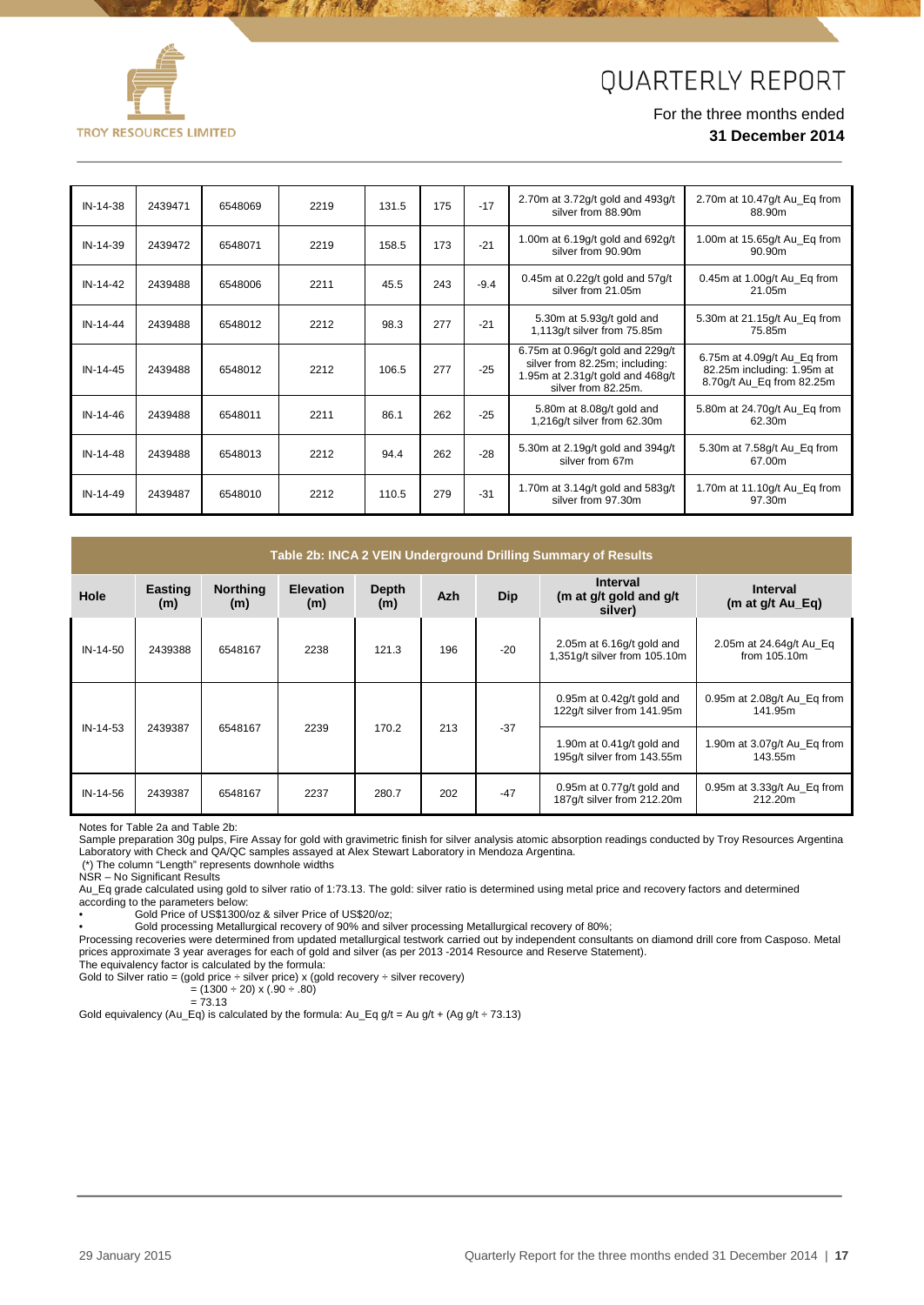

**The Committee of the Committee of the Committee of the Committee of the Committee of the Committee of the Committee of the Committee of the Committee of the Committee of the Committee of the Committee of the Committee of** 

あまる

 $\mathcal{A}$ 

# QUARTERLY REPORT

|                            | Section 1 Argentina Casposo Sampling Techniques and Data                                                                                                                                                                                                                                                                                                                                                                                                                                                                                                                                                                                        |                                                                                                                                                                                                                                                                                                                                                                                                                                                                                                                                                           |
|----------------------------|-------------------------------------------------------------------------------------------------------------------------------------------------------------------------------------------------------------------------------------------------------------------------------------------------------------------------------------------------------------------------------------------------------------------------------------------------------------------------------------------------------------------------------------------------------------------------------------------------------------------------------------------------|-----------------------------------------------------------------------------------------------------------------------------------------------------------------------------------------------------------------------------------------------------------------------------------------------------------------------------------------------------------------------------------------------------------------------------------------------------------------------------------------------------------------------------------------------------------|
| <b>Criteria</b>            | <b>JORC Code Explanation</b>                                                                                                                                                                                                                                                                                                                                                                                                                                                                                                                                                                                                                    | <b>Commentary</b>                                                                                                                                                                                                                                                                                                                                                                                                                                                                                                                                         |
| Sampling<br>techniques     | Nature and quality of sampling (cut channels, random chips, or<br>specific specialised industry standard measurement tools appropriate<br>to the minerals under investigation, such as down hole gamma<br>sondes, or handheld XRF instruments, etc). These examples should<br>not be taken as limiting the broad meaning of sampling.<br>Include reference to measures taken to ensure sample representivity<br>and the appropriate calibration of any measurement tools or systems<br>used.<br>Aspects of the determination of mineralisation that are Material to the<br>Public Report. In cases where 'industry standard' work has been done | The quantity and quality of the lithological, geotechnical,<br>collar and downhole survey data collected in the exploration<br>programs by BMG, Intrepid and Troy are sufficient to support<br>Mineral Resource and Mineral Reserve Estimation, such<br>that:<br>$\bullet$<br>Core logging meets industry standards for gold<br>exploration;<br>Geotechnical logging meets industry standards for<br>open pit operations;<br>Collar surveys have been performed using industry-<br>standard instrumentation;<br>Downhole surveys accurately represent the |
|                            | this would be relatively simple ('reverse circulation drilling was used to<br>obtain 1 m samples from which 3 kg was pulverised to produce a 30 g<br>charge for fire assay'). In other cases more explanation may be<br>required, such as where there is coarse gold that has inherent<br>sampling problems. Unusual commodities or mineralisation types<br>(submarine nodules) may warrant disclosure of detailed information.                                                                                                                                                                                                                 | trajectories of the holes;<br>Drill intersections, due to the orientation of the drill<br>holes, are typically greater than the true width of the<br>mineralisation.<br>A sample interval of 1m has been selected for the RC and<br>Diamond Core drilling with proximity to mineralisation (buffer<br>zone). This sample spacing ensures a representative                                                                                                                                                                                                 |
|                            |                                                                                                                                                                                                                                                                                                                                                                                                                                                                                                                                                                                                                                                 | sample weight is collected at a scale sufficient to define<br>geological and mineralisation boundaries. The 1m samples<br>are assayed at 1m intervals in visibly conspicuous<br>mineralisation or otherwise composited to 3m intervals<br>before assay. Any low grade internal zones are also<br>assayed at 1m intervals and a sample buffer is placed before<br>and after the mineralisation boundary to ensure the assays                                                                                                                               |
|                            |                                                                                                                                                                                                                                                                                                                                                                                                                                                                                                                                                                                                                                                 | do not begin or end within high-grade mineralisation. The<br>original 1m samples are sent for assay where any significant<br>gold assay grades are recorded for the 3m composite<br>samples.<br>The use of a 1m sample interval was selected after<br>consideration of the following:<br>Consideration of previous sampling methodology;                                                                                                                                                                                                                  |
|                            |                                                                                                                                                                                                                                                                                                                                                                                                                                                                                                                                                                                                                                                 | The RC drilling method and sample collection<br>$\bullet$<br>process for current drill campaigns;<br>A representative sample weight suitable for transport,<br>laboratory preparation and analysis;<br>The lithological thickness of the White Sands<br>Formation and underlying basement lithology;<br>A mineralisation zone thickness ranging from several<br>$\bullet$<br>metres to tens of metres;                                                                                                                                                    |
|                            |                                                                                                                                                                                                                                                                                                                                                                                                                                                                                                                                                                                                                                                 | Suitability for statistical analysis. A standard sample<br>length ensures all assay results are treated on equal<br>support when reviewing assay statistics (before<br>sample compositing for geostatistical analysis and<br>resource estimation);<br>The Diamond Core and RC drilling method will in<br>general provide superior sample collection compared<br>to open-hole drill methods (e.g. auger or RAB) and<br>reduce the possibility of down-hole grade smearing or                                                                               |
|                            |                                                                                                                                                                                                                                                                                                                                                                                                                                                                                                                                                                                                                                                 | contamination.<br>Samples are channel samples. They are collected by<br>samplers using hammers, chisels and calico bags.<br>Samples are taken across the interval with as representative<br>a sample taken as practically possible                                                                                                                                                                                                                                                                                                                        |
|                            |                                                                                                                                                                                                                                                                                                                                                                                                                                                                                                                                                                                                                                                 | Casposo is a low sulphidation gold/silver deposit. Visible<br>coarse gold is rare.                                                                                                                                                                                                                                                                                                                                                                                                                                                                        |
| <b>Drilling Techniques</b> | Drill type (core, reverse circulation, open- hole hammer, rotary air<br>blast, auger, Bangka, sonic, etc) and details (core diameter, triple or<br>standard tube, depth of diamond tails, face-sampling bit or other type,<br>whether core is oriented and if so, by what method, etc).                                                                                                                                                                                                                                                                                                                                                         | Underground Drilling was undertaken using the Company<br>owned Longyear LM 75 Drill rig with Crews supplied by a<br>local drilling contractor - Energold.<br>During the quarter 21 holes were drilled for 2,613m.                                                                                                                                                                                                                                                                                                                                         |
| Drill Sample<br>Recovery   | Method of recording and assessing core and chip sample recoveries<br>and results assessed.                                                                                                                                                                                                                                                                                                                                                                                                                                                                                                                                                      | Core recovery is a quantifiable measurement defined as the<br>total linear amount of physical core sample extracted over<br>the total linear advance in a hole, expressed as a                                                                                                                                                                                                                                                                                                                                                                            |
|                            | Measures taken to maximise sample recovery and ensure<br>representative nature of the samples.                                                                                                                                                                                                                                                                                                                                                                                                                                                                                                                                                  | percentage. Recovery is often measured against a section of<br>advance, typically in the target zone and/or for the entire<br>hole.                                                                                                                                                                                                                                                                                                                                                                                                                       |
|                            | Whether a relationship exists between sample recovery and grade and<br>whether sample bias may have occurred due to preferential loss/gain                                                                                                                                                                                                                                                                                                                                                                                                                                                                                                      | $CR (%) = Length of core X 100$<br>Length of advance - The core being created is encapsulated                                                                                                                                                                                                                                                                                                                                                                                                                                                             |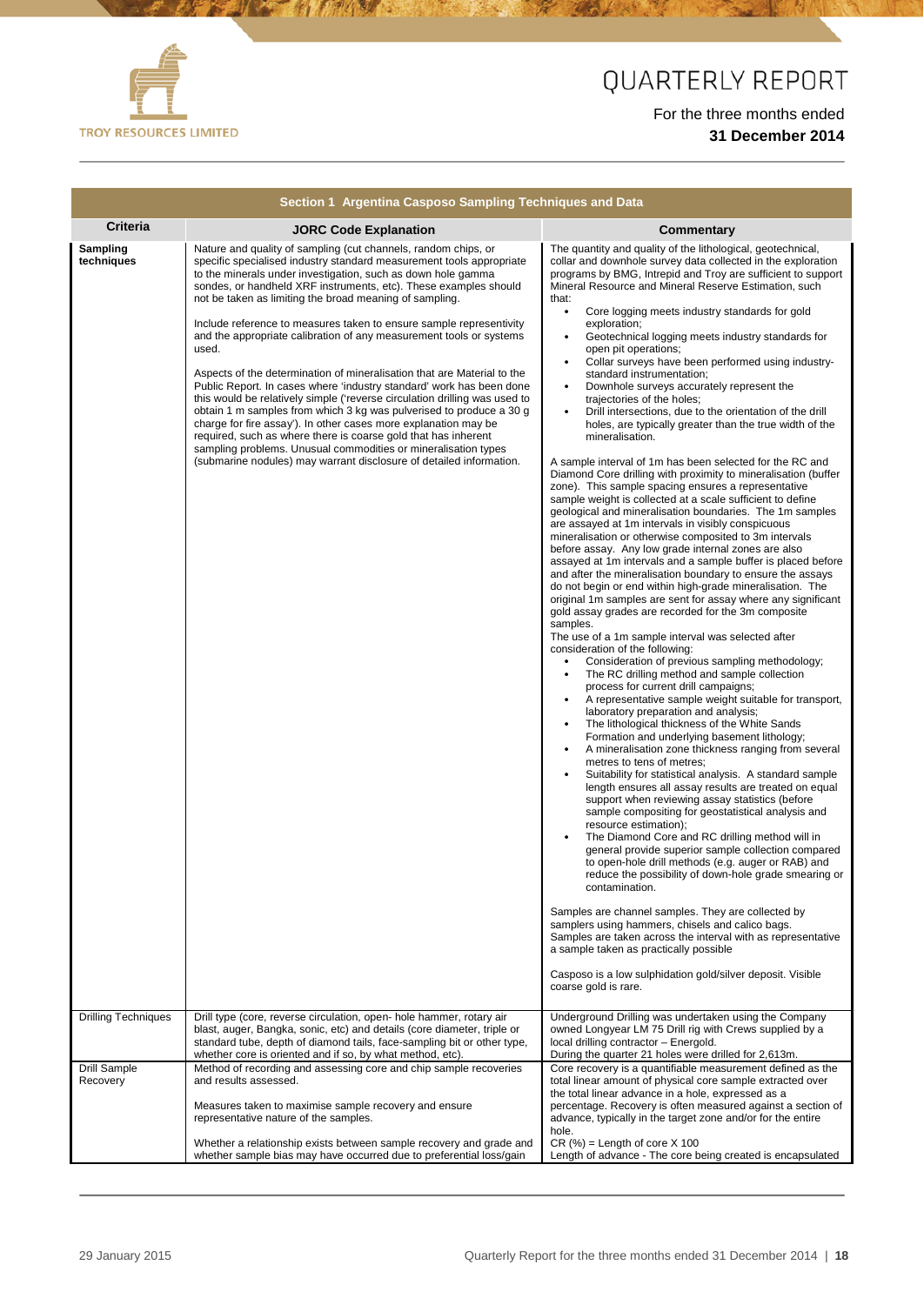

**All Committee Committee Committee Committee Committee Committee** 

# QUARTERLY REPORT

|                                                         | of fine/coarse material.                                                                                                                                                                                                                                                                                                                                                                                                                                                                                                                                                                                                                                                            | within, and subsequently extracted by, a retrievable sampling<br>device called a core barrel. The core barrel is a mechanically<br>designed device consisting of many interconnected<br>engineered components. It is connected to a consumable<br>core drilling bit, typically made with synthetic diamonds,<br>which is the core cutting tool. As the drill bit penetrates<br>through the material, Geologists and Company Technicians<br>regularly collect core recovery data for each and every hole<br>drilled. This data is entered into the drilling database with<br>percentage recovery recorded for each interval drilled.                                                                                                                                                                                                                                                                                                                                                                                                                                                                                                                                                                                                                                                                                                                                                                                                                                                                                                                                                                                                    |
|---------------------------------------------------------|-------------------------------------------------------------------------------------------------------------------------------------------------------------------------------------------------------------------------------------------------------------------------------------------------------------------------------------------------------------------------------------------------------------------------------------------------------------------------------------------------------------------------------------------------------------------------------------------------------------------------------------------------------------------------------------|----------------------------------------------------------------------------------------------------------------------------------------------------------------------------------------------------------------------------------------------------------------------------------------------------------------------------------------------------------------------------------------------------------------------------------------------------------------------------------------------------------------------------------------------------------------------------------------------------------------------------------------------------------------------------------------------------------------------------------------------------------------------------------------------------------------------------------------------------------------------------------------------------------------------------------------------------------------------------------------------------------------------------------------------------------------------------------------------------------------------------------------------------------------------------------------------------------------------------------------------------------------------------------------------------------------------------------------------------------------------------------------------------------------------------------------------------------------------------------------------------------------------------------------------------------------------------------------------------------------------------------------|
| Logging                                                 | Whether core and chip samples have been geologically and<br>geotechnically logged to a level of detail to support appropriate<br>Mineral Resource estimation, mining studies and metallurgical studies.<br>Whether logging is qualitative or quantitative in nature. Core (or<br>costean, channel, etc) photography.<br>The total length and percentage of the relevant intersections logged.                                                                                                                                                                                                                                                                                       | Geotechnical logging was carried out on all diamond drill<br>holes for recovery, RQD and number of defects (per<br>interval). Information on structure type, dip, dip direction,<br>alpha angle, beta angle, texture, shape, roughness and fill<br>material is stored in the structure/Geotech table of the<br>database.<br>Logging of diamond core and RC samples recorded<br>lithology, mineralogy, mineralisation, structural (DDH only),<br>weathering, alteration, colour and other features of the<br>samples. Core was photographed in both dry and wet form.<br>All drilling has been logged to standard that is appropriate for<br>the category of Resource which is being reported.                                                                                                                                                                                                                                                                                                                                                                                                                                                                                                                                                                                                                                                                                                                                                                                                                                                                                                                                          |
| Sub-sampling<br>techniques and<br>sample<br>preparation | If core, whether cut or sawn and whether quarter, half or all core<br>taken.<br>If non-core, whether riffled, tube sampled, rotary split, etc and whether<br>sampled wet or dry.<br>For all sample types, the nature, quality and appropriateness of the<br>sample preparation technique.<br>Quality control procedures adopted for all sub-sampling stages to<br>maximise representivity of samples.<br>Measures taken to ensure that the sampling is representative of the in<br>situ material collected, including for instance results for field<br>duplicate/second-half sampling.<br>Whether sample sizes are appropriate to the grain size of the material<br>being sampled. | Core is split with diamond saw (Intrepid & Troy). One half of<br>the core was sent for analysis and the remaining half<br>returned to the core box in its original orientation as a<br>permanent record. Normally, the entire hole was sampled.<br>The sample interval was usually 1m to 2m for BMG, and<br>0.5m to 2m for Intrepid and Troy (maximum 1.5m in<br>mineralised zones). Highly-fragmented core was bound with<br>adhesive tape before splitting. Sampling mineralised zones<br>was generally on 1 meter intervals however mineralised<br>contacts were also considered.<br>Drill spacing within the mineral resource area is on a nominal<br>20m and 40m spacing along strike, however topography<br>does impact on the drill spacing.<br>The current procedure is to have all drill core taped prior to<br>splitting, even when the core is intact. Core recovery was<br>generally very good and would not impact sample integrity.<br>Samples collected are considered representative of the<br>mineralisation. Drilling was targeted at quartz vein and<br>quartz stockworks/breccia mineralisation. Sample lengths<br>were generally on 1m or 2m intervals except where<br>mineralisation boundaries were encountered. Higher grade<br>quartz hosted mineralisation was sampled separately from<br>lower grade material. Mineralisation is generally contained<br>within steeply dipping vein systems. Drilling intersected<br>these veins at an angle that results in drill widths being<br>generally wider than true widths. Geological modelling of the<br>drill intersections enabled true widths to be modelled. |
| Quality of assay<br>data and<br>laboratory tests        | The nature, quality and appropriateness of the assaying and<br>laboratory procedures used and whether the technique is considered<br>partial or total.<br>For geophysical tools, spectrometers, handheld XRF instruments, etc,<br>the parameters used in determining the analysis including instrument<br>make and model, reading times, calibrations factors applied and their<br>derivation, etc.<br>Nature of quality control procedures adopted (eg standards, blanks,<br>duplicates, external laboratory checks) and whether acceptable levels<br>of accuracy (ie lack of bias) and precision have been established.                                                           | Samples are assayed by the Company's on-site lab and<br>checked using an external lab, Alex Stewart of Mendoza,<br>Argentina. Gold is assayed by standard fire assay methods<br>and silver with aqua regia digestion followed by inductively<br>coupled plasma with optical emission spectroscopy (ICP-<br>OES).<br>Hand held XRF & ASD Spectral Analysis units were used to<br>aid in logging and identification of alteration mineral<br>assemblages. Magnetic susceptivity measurements are<br>routinely collected on all drill holes at regular intervals top to<br>bottom of each hole.<br>Standards and blanks are inserted into selected assay<br>batches.                                                                                                                                                                                                                                                                                                                                                                                                                                                                                                                                                                                                                                                                                                                                                                                                                                                                                                                                                                      |
| <b>Verification of</b><br>sampling and<br>assaying      | The verification of significant intersections by either independent or<br>alternative company personnel.<br>The use of twinned holes.<br>The verification of significant intersections by either independent or<br>alternative company personnel.<br>Discuss any adjustment to assay data.                                                                                                                                                                                                                                                                                                                                                                                          | Significant intersections are verified by more than one<br>alternative company person.<br>No adjustments were made to assay data.                                                                                                                                                                                                                                                                                                                                                                                                                                                                                                                                                                                                                                                                                                                                                                                                                                                                                                                                                                                                                                                                                                                                                                                                                                                                                                                                                                                                                                                                                                      |
|                                                         |                                                                                                                                                                                                                                                                                                                                                                                                                                                                                                                                                                                                                                                                                     |                                                                                                                                                                                                                                                                                                                                                                                                                                                                                                                                                                                                                                                                                                                                                                                                                                                                                                                                                                                                                                                                                                                                                                                                                                                                                                                                                                                                                                                                                                                                                                                                                                        |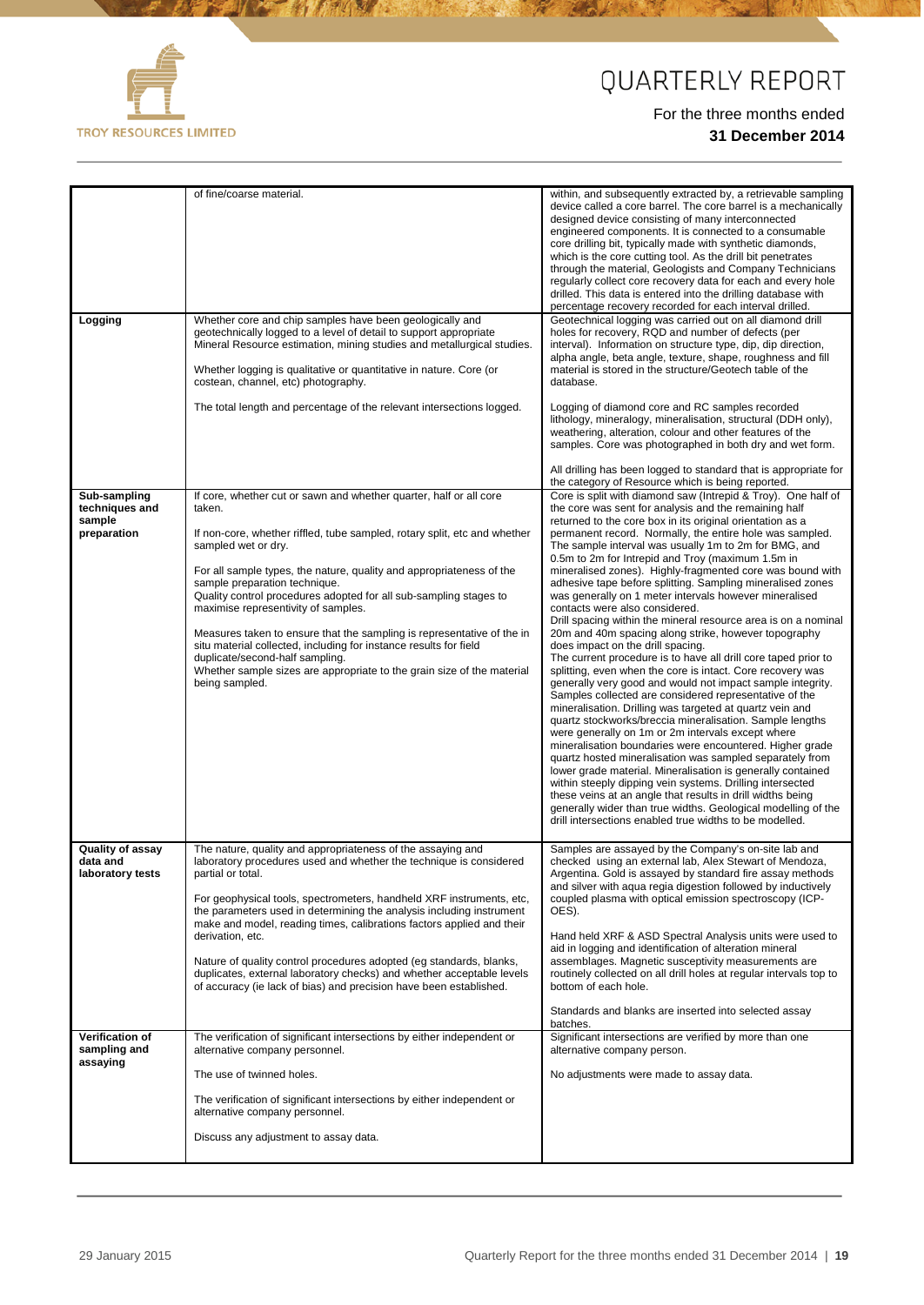

**AS** 

**EN REGISTER AND REGISTER** 

## QUARTERLY REPORT

| Location of data<br>points                                       | Accuracy and quality of surveys used to locate drill holes (collar and<br>down-hole surveys), trenches, mine workings and other locations used<br>in Mineral Resource estimation.<br>Specification of the grid system used.<br>Quality and adequacy of topographic control.                                                                                                          | All drillholes have been located by DGPS in UTM grid.<br>Downhole surveys were completed at the end of every hole<br>where possible using a Reflex Gyro downhole survey tool,<br>taking measurements every 5m.                                                                                                                                                                                                                                                   |
|------------------------------------------------------------------|--------------------------------------------------------------------------------------------------------------------------------------------------------------------------------------------------------------------------------------------------------------------------------------------------------------------------------------------------------------------------------------|------------------------------------------------------------------------------------------------------------------------------------------------------------------------------------------------------------------------------------------------------------------------------------------------------------------------------------------------------------------------------------------------------------------------------------------------------------------|
| Data spacing and<br>distribution                                 | Data spacing for reporting of Exploration Results.<br>Whether the data spacing and distribution is sufficient to establish the<br>degree of geological and grade continuity appropriate for the Mineral<br>Resource and Ore Reserve estimation procedure(s) and<br>classifications applied.<br>Whether sample compositing has been applied.                                          | The nominal drillhole spacing is 25m by 25m for Reserves<br>and Resource.<br>The mineralised domains have demonstrated<br>sufficient continuity in both geological and grade to<br>support the definition of Mineral Resource and<br>Reserves, and the classifications applied under the<br>2012 JORC Code.                                                                                                                                                      |
| Orientation of data<br>in relation to<br>geological<br>structure | Whether the orientation of sampling achieves unbiased sampling of<br>possible structures and the extent to which this is known, considering<br>the deposit type.<br>If the relationship between the drilling orientation and the orientation of<br>key mineralised structures is considered to have introduced a<br>sampling bias, this should be assessed and reported if material. | The majority of the data is drilled at orientations, which are<br>orthogonal/perpendicular to the orientation of the mineralised<br>trend. The bulk of the drilling is almost perpendicular to the<br>mineralised domains. Structural logging based on oriented<br>core indicates that the main mineralisation controls are<br>largely perpendicular to drill direction.<br>No orientation based sampling bias has been identified in<br>the data at this point. |
| <b>Sample security</b>                                           | The measures taken to ensure sample security                                                                                                                                                                                                                                                                                                                                         | Chain of custody is managed by Troy.<br>Samples are crushed and ground on site with pulps sent to<br>Mendoza for assay. Troy personnel manage the sample<br>dispatch.                                                                                                                                                                                                                                                                                            |

| Section 2 Argentina - Casposo Reporting of Exploration Results |                                                                                                                                                                                                                                                                                                                                                                                                                                                                                                                                                                                                                                                                                                                     |                                                                                                                                                                                                                             |  |  |  |  |
|----------------------------------------------------------------|---------------------------------------------------------------------------------------------------------------------------------------------------------------------------------------------------------------------------------------------------------------------------------------------------------------------------------------------------------------------------------------------------------------------------------------------------------------------------------------------------------------------------------------------------------------------------------------------------------------------------------------------------------------------------------------------------------------------|-----------------------------------------------------------------------------------------------------------------------------------------------------------------------------------------------------------------------------|--|--|--|--|
| <b>Criteria</b>                                                | <b>JORC Code Explanation</b>                                                                                                                                                                                                                                                                                                                                                                                                                                                                                                                                                                                                                                                                                        | Commentary                                                                                                                                                                                                                  |  |  |  |  |
| <b>Mineral tenement</b><br>and land tenure<br>status           | Type, reference name/number, location and ownership including<br>agreements or material issues with third parties such as joint ventures,<br>partnerships, overriding royalties, native title interests, historical sites,<br>wilderness or national park and environmental settings.<br>The security of the tenure held at the time of reporting along with any<br>known impediments to obtaining a licence to operate in the area.                                                                                                                                                                                                                                                                                | The Casposo deposit is in San Juan province, Argentina.<br>Troy is the 100% owner of the project through local<br>subsidiary Troy Resources Argentina Ltd.<br>Troy has been mining and processing at Casposo since<br>2009. |  |  |  |  |
| <b>Exploration done</b><br>by other parties                    | Acknowledgment and appraisal of exploration by other parties.                                                                                                                                                                                                                                                                                                                                                                                                                                                                                                                                                                                                                                                       | Previous to Troy surface exploration had been conducted by<br>Intrepid and Battle Mountain. Troy has since conducted<br>extensive drilling programs.                                                                        |  |  |  |  |
| Geology                                                        | Deposit type, geological setting and style of mineralisation.                                                                                                                                                                                                                                                                                                                                                                                                                                                                                                                                                                                                                                                       | Casposo is a low sulphidation gold/silver deposit.                                                                                                                                                                          |  |  |  |  |
| <b>Drill hole</b><br>information                               | A summary of all information material to the understanding of the<br>exploration results including a tabulation of the following information<br>for all Material drill holes:<br>• easting and northing of the drill hole collar;<br>elevation or RL (Reduced Level - elevation above sea level in<br>$\bullet$<br>metres) of the drill hole collar;<br>• dip and azimuth of the hole;<br>down hole length and interception depth;<br>hole length.<br>٠<br>If the exclusion of this information is justified on the basis that the<br>information is not Material and this exclusion does not detract from the<br>understanding of the report, the Competent Person should clearly<br>explain why this is the case. | This information is tabulated in Table 2.                                                                                                                                                                                   |  |  |  |  |
| Data aggregation<br>methods                                    | In reporting Exploration Results, weighting averaging techniques,<br>maximum and/or minimum grade truncations (eg cutting of high<br>grades) and cut-off grades are usually Material and should be stated.<br>Where aggregate intercepts incorporate short lengths of high grade<br>results and longer lengths of low grade results, the procedure used for<br>such aggregation should be stated and some typical examples of such<br>aggregations should be shown in detail.<br>The assumptions used for any reporting of metal equivalent values<br>should be clearly stated.                                                                                                                                     | Results reported are weighted on sample interval length. No<br>top cuts have been applied.                                                                                                                                  |  |  |  |  |
| Relationship<br>between                                        | These relationships are particularly important in the reporting of<br><b>Exploration Results</b>                                                                                                                                                                                                                                                                                                                                                                                                                                                                                                                                                                                                                    | Drilling is planned to intersect mineralisation as<br>perpendicular as possible, however the angle of intersection                                                                                                          |  |  |  |  |
| mineralisation                                                 | If the geometry of the mineralisation with respect to the drilling angle is                                                                                                                                                                                                                                                                                                                                                                                                                                                                                                                                                                                                                                         | can vary significantly thus all holes are reported as downhole                                                                                                                                                              |  |  |  |  |